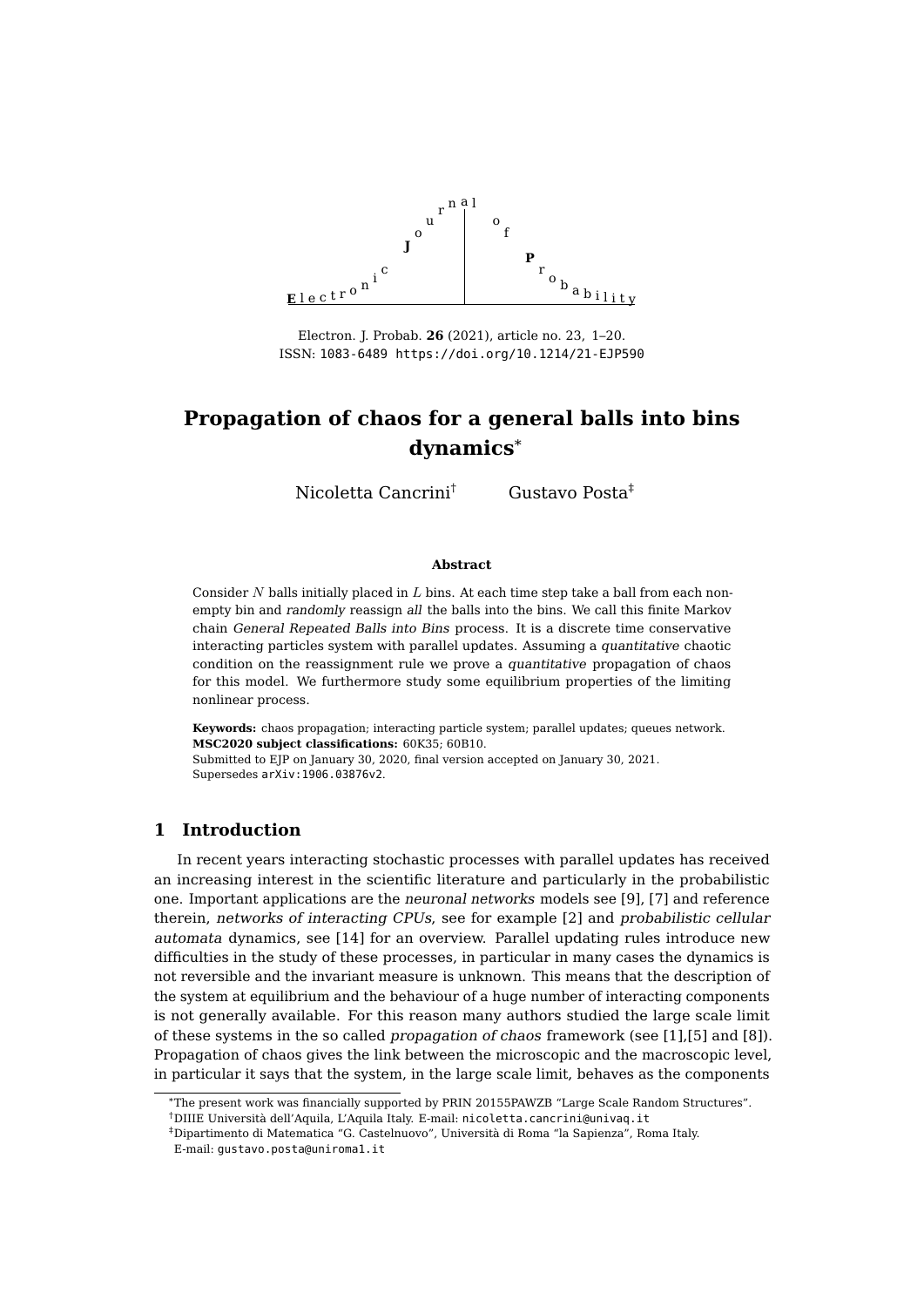are independent and each one follows a non linear dynamics. Propagation of chaos is a largely studied subject which dates back to the seminal paper of M. Kac [\[11\]](#page-19-3), see [\[17\]](#page-19-4) for an introduction. However, as noted in [\[9\]](#page-19-1), it is not clear at all that it holds for systems with parallel updates and only few examples are known to exhibit this property. The fact that parallel jumps may interfere with asymptotic independence makes propagation of chaos for these models an interesting field. Quantitative estimates on the difference between the original interacting process, when the number of components is large, and the non linear dynamics of the infinite volume limit are needed to evaluate the approximation error. In [\[1\]](#page-18-2) this problem is considered in the  $L^1$  framework using the Wasserstein-one distance for systems of interacting diffusions with simultaneous jumps and the authors prove propagation of chaos for a wide class of models. We here study the behaviour of the total variation distance for a General Repeated Balls into Bins process which is not contained in this class and new ideas and techniques, accounting the different features of these processes, are needed.

To define our model consider  $N$  balls initially placed in  $L$  bins. Take a ball from each non-empty bin and randomly reassign the balls into the bins, then iterate independently this procedure at each time step. The random evolution of the number of balls in each bin is an ergodic finite state Markov chain that we call General Repeated Balls-into-Bins (GRBB) process. A particular case of the GRBB process is the Repeated Balls-into-Bins (RBB) process, in which the balls are uniformly and independently reassigned into bins. For the RBB process in [\[5\]](#page-18-3) we proved the propagation of chaos in the weak limit sense and without any quantitative estimate. For the GRBB process the random reassignment has a general distribution. The systems in this class are conservative interacting particles systems, in discrete time, with parallel updates. Usually the GRBB process is not reversible and its invariant measure cannot always be calculated.

The GRBB process, as the RBB process, appears naturally in different applicative contexts. For example we can think to balls in every bin as customers or tasks in a queue. Customers are served at discrete times and each served customer is reassigned to a random queue. In this setting the GRBB process is a discrete time closed Jackson network [\[10,](#page-19-5) [12\]](#page-19-6). The parallel updating is justified, see for example [\[2\]](#page-18-1), by thinking to customers as tasks (or tokens) in a network of parallel CPUs which are reassigned at every round.

As noted above we are interested in the behaviour of the GRBB process for large L. In physics this large scale limit is known as the thermodynamic limit. Assuming a quantitative chaotic condition on the reassignment rule, see Condition [2.3,](#page-3-0) we prove a quantitative propagation of chaos. Quantitative here means that we give the explicit rate of convergence of the empirical measure of the GRBB process to the nonlinear process distribution as  $L \to +\infty$ , see Theorem [2.5.](#page-3-1) We obtain the same rate of [\[1\]](#page-18-2) for systems of interacting diffusions with simultaneous jumps. The quantitative chaotic condition on the reassignment rule is strong but natural as it can be seen as the distance between a canonical and the corresponding grand canonical measure. This problem is known in literature as equivalence of ensembles in the thermodynamic limit (see for example [\[4\]](#page-18-5)). The existence of this strong quantitative equivalence of ensembles depends on the model and can be a difficult problem. In this paper we prove that this condition holds for some natural applications of our model when the number of particles is proportional to  $L$ which is the interesting case in the thermodynamic limit. We remark that, as in [\[1\]](#page-18-2), our propagation of chaos result holds in finite time intervals. However, to our knowledge, uniform in time propagation of chaos for models with parallel updates is actually an unexplored field and except that for some trivial cases, we cannot say anything on the propagation of chaos for the stationary measure.

The paper is organized as follows. In Section [2](#page-2-0) we define the GRBB process and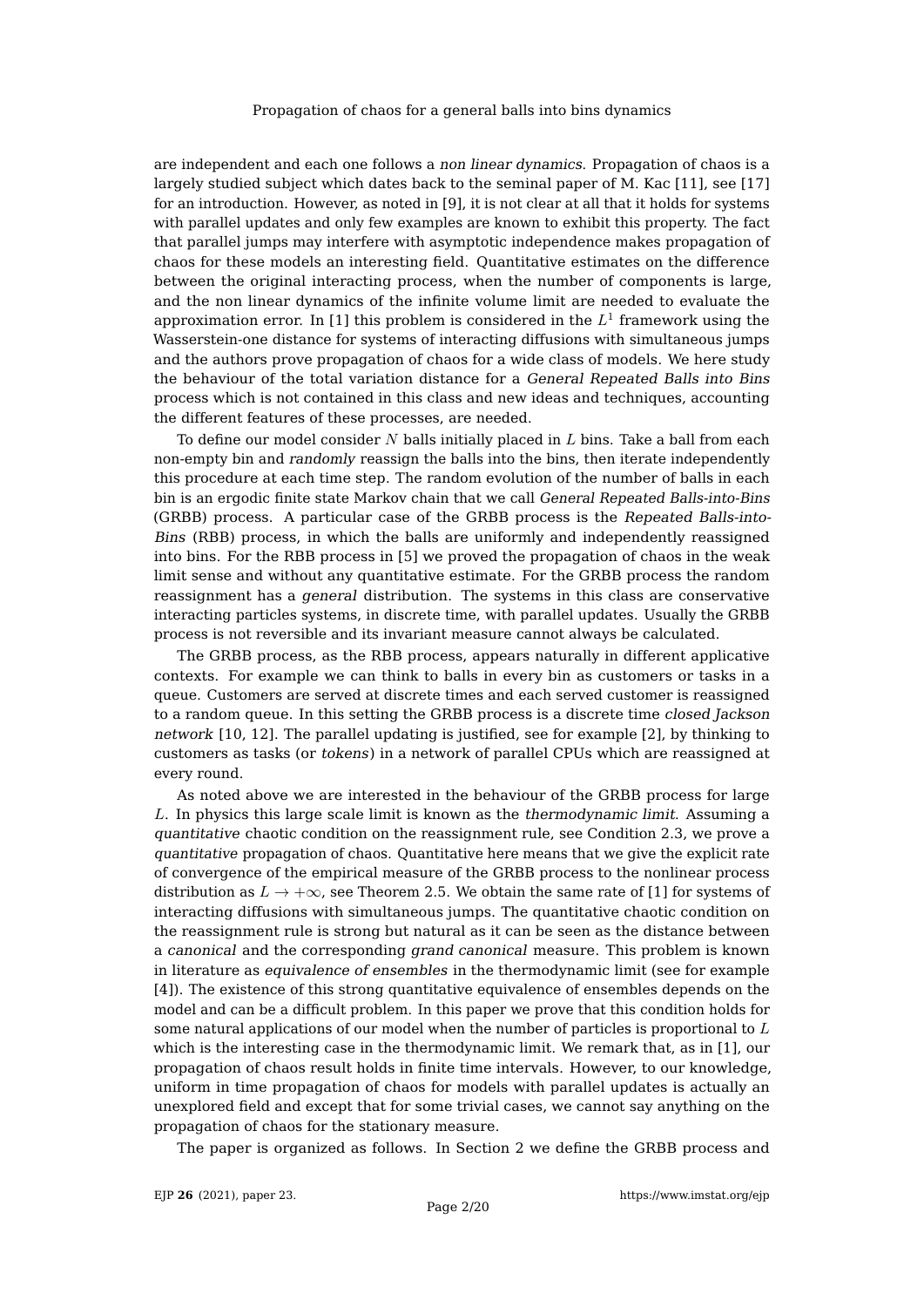the nonlinear process, we then prove the theorem on quantitative propagation of chaos. In Section [3](#page-7-0) we apply Theorem [2.5](#page-3-1) to three cases of the GRBB process depending on different choices of the reassignment rule: Fermi-Dirac, Maxwell-Boltzmann and Bose-Einstein statistics. The results of this section are mainly obtained by coupling arguments. We give here also a mixing time bound for the process with Fermi-Dirac reassignment rule, while the analogous problem for the Maxwell-Boltzmann reassignment rule is contained in [\[6\]](#page-18-6). In the last section we study the long time behavior of the nonlinear process.

## <span id="page-2-0"></span>**2 Construction and main result**

We denote with  $\mathbb{Z}_+$  the set of the non-negative integers and define  $\mathbb{N} := \mathbb{Z}_+ \setminus \{0\}$ . For any denumerable set S we denote with  $|S|$  its cardinality. Furthermore we denote with  $P(S)$  the metric space of probability measures on S endowed with the total variation distance

$$
||p - q|| := \sup_{A \subseteq S} (p(A) - q(A)) = \frac{1}{2} \sum_{s \in S} |p(\{s\}) - q(\{s\})|.
$$

We define the *empirical measure function*  $\rho_L\colon \mathbb{Z}_+^L\to \mathcal{P}(\mathbb{Z}_+)$  *as* 

$$
\rho_L(\xi) := \frac{1}{L} \sum_{x=1}^L \delta_{\xi_x},
$$

where  $\delta_n$  is the Dirac mass at  $n\in \mathbb{Z}_+$ , and the map  $w^L\colon \mathbb{Z}_+^L\to \mathbb{Z}_+^L$  as

$$
w^{L}(\xi) := (\mathbf{1}(\xi_1 > 0), \ldots, \mathbf{1}(\xi_L > 0)).
$$

To the keep notation simple in the following we denote with the term constant a positive number which does not depend on L. Furthermore, when this does not cause confusion, we use the same symbol to denote different constants.

## **2.1 Propagation of chaos of the GRBB process**

We here define the GRBB process and its corresponding nonlinear process, which are discrete time Markov chains.

**Definition 2.1.** The GRBB process  $(\eta^L(t))_{t\geq0}$  is the discrete time Markov chain with values in  $\mathbb{Z}_+^L$  defined as follows. Assume that, for some  $t \in \mathbb{Z}_+$ ,  $\eta^L(t) = \xi \in \mathbb{Z}_+^L$  and  $q := \rho_L(\xi)$  then

$$
\eta^{L}(t+1) = \xi - w^{L}(\xi) + B^{L,q}.
$$
\n(2.1)

 $B^{L,q}$  is a random vector with values in  $\mathbb{Z}^L_+$ . It is independent from everything, independently generated at each time step  $t$  and satisfies

<span id="page-2-1"></span>
$$
\sum_{x=1}^{L} B_x^{L,q} = (1 - q({0})))L.
$$
 (2.2)

Last equation assures the conservation of the number of particles for the GRBB process.

**Definition 2.2.** Given a measurable map  $\psi \colon \mathcal{P}(\mathbb{Z}_+) \to \mathcal{P}(\mathbb{Z}_+)$  we define the  $\psi$ -nonlinear process  $(\eta(t))_{t>0}$  as the discrete time random process with values in  $\mathbb{Z}_+$  defined as follows. For some  $t \in \mathbb{Z}_+$  let  $q \in \mathcal{P}(\mathbb{Z}_+)$  be the distribution of  $\eta(t)$  and assume that  $\eta(t) = \eta \in \mathbb{Z}$  then

<span id="page-2-2"></span>
$$
\eta(t+1) = \eta - \mathbf{1}(\eta > 0) + B^q. \tag{2.3}
$$

 $B^q$  is a random variable with values in  $\mathbb{Z}_+$ , it has distribution  $\psi(q)$ , it is independent from everything and it is independently generated at each time step t.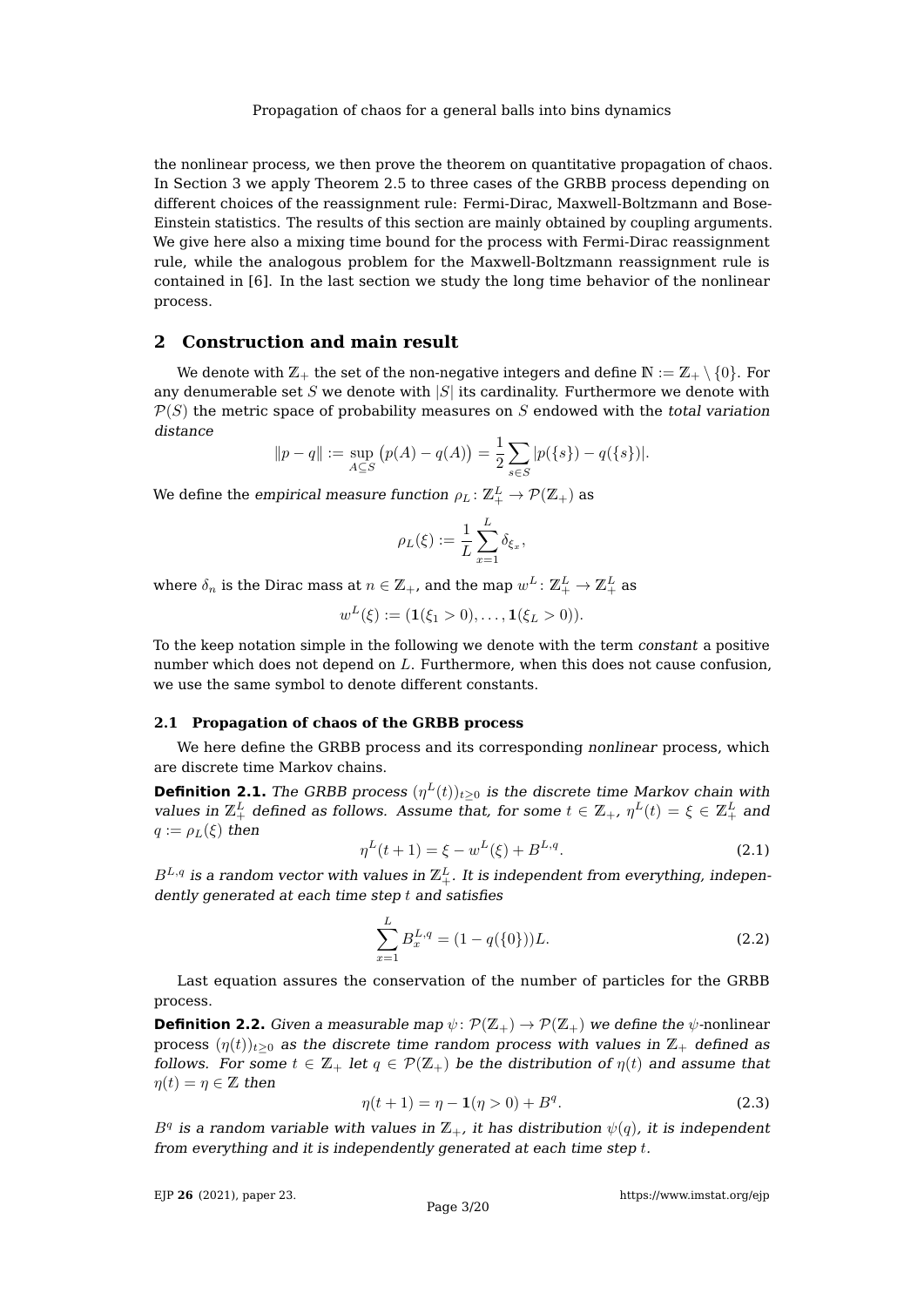We want to provide a quantitative estimate on the rate of convergence of the empirical measure of the GRBB process to the distribution of a corresponding nonlinear process. The following is a sufficient condition to this aim.

<span id="page-3-0"></span>**Condition 2.3.** The distribution of  $B^{L,q}$  is symmetric. For any  $q \in \mathcal{P}(\mathbb{Z}_+)$  denote with  $\nu_L^q\in\mathcal{P}(\Z_+^2)$  the distribution of  $(B_1^{L,q},B_2^{L,q})$  and assume that there exists  $\mu^q\in\mathcal{P}(\Z_+)$  and a constant C such that

<span id="page-3-4"></span>
$$
\sup_{q \in \mathcal{P}(\mathbb{Z}_+)} \|\nu_L^q - \mu^q \otimes \mu^q\| \le \frac{C}{L}.\tag{2.4}
$$

In the context of Gibbs measures the above condition is rather natural. It can be interpreted as an equivalence of ensembles estimate because it states that the distance between the two sites marginal of the canonical and grand canonical ensemble decreases as the inverse of the volume L.

Among the  $\psi$ -nonlinear processes we need to choose the one that gives the limiting evolution of the GRBB process. This is done in the following definition.

**Definition 2.4.** Given a GRBB process, such that the random vector  $B^{L,q}$  satisfies Condition [2.3,](#page-3-0) the corresponding nonlinear process is the  $\psi$ -nonlinear process with  $\psi(q) := \mu^q.$ 

We can now state our main result on propagation of chaos.

<span id="page-3-1"></span>**Theorem 2.5.** Let  $(\eta^L(t))_{t\geq 0}$  be a GRBB process with symmetric initial distribution and such that  $\sup_L \mathbb{E}(\eta^L_1(0)) < +\infty$ . Assume that Condition [2.3](#page-3-0) holds. Let  $(\eta(t))_{t\geq 0}$  be the corresponding nonlinear process and assume that  $\psi \colon \mathcal{P}(\mathbb{Z}_+) \to \mathcal{P}(\mathbb{Z}_+)$  is Lipschitz. Define  $Q_L(t) := \rho_L(\eta^L(t))$  and let  $Q(t)$  be the distribution of  $\eta(t)$ . If there exists a constant C such that

<span id="page-3-5"></span>
$$
\mathbb{P}\left(\|Q_L(0) - Q(0)\| > \delta\right) \le \frac{C}{\sqrt{L}},\tag{2.5}
$$

then there exists a constant  $C'$  such that

<span id="page-3-6"></span>
$$
\mathbb{P}\left(\sup_{t\in[0,T]}\|Q_L(t) - Q(t)\| > \delta\right) \le \frac{C'}{\sqrt{L}}.\tag{2.6}
$$

Proof. First of all observe that

$$
\mathbb{P}\left(\sup_{t\in[0,T]}\|Q_L(t) - Q(t)\| > \delta\right) = \mathbb{P}\left(\exists t \in [0,T] : \|Q_L(t) - Q(t)\| > \delta\right)
$$
  

$$
\leq \sum_{t=0}^T \mathbb{P}\left(\|Q_L(t) - Q(t)\| > \delta\right) \leq (T+1) \sup_{t\in[0,T]} \mathbb{P}\left(\|Q_L(t) - Q(t)\| > \delta\right).
$$

Thus it is enough to show that for any  $t \in [0, T]$  there exists a constant C such that

<span id="page-3-2"></span>
$$
\mathbb{P}\left(\|Q_L(t) - Q(t)\| > \delta\right) \le \frac{C}{\sqrt{L}}.\tag{2.7}
$$

We prove [\(2.7\)](#page-3-2) by induction on t. By hypothesis (2.7) is true for  $t = 0$ . We assume it holds for some  $t \geq 0$  and prove it for  $t + 1$ .

Observe that if  $Q(t) = q \in \mathcal{P}(\mathbb{Z}_+)$  then, for any  $n \in \mathbb{Z}_+$ 

<span id="page-3-3"></span>
$$
Q(t+1)(\{n\}) = q(\{0\}) \mathbb{P}(B^q = n) + \sum_{k=1}^{n+1} q(\{k\}) \mathbb{P}(B^q = n - k + 1) := F(q)(\{n\}), \quad (2.8)
$$

where  $F: \mathcal{P}(\mathbb{Z}_+) \to \mathcal{P}(\mathbb{Z}_+)$ . F is Lipschitz because  $\psi$  is Lipschitz.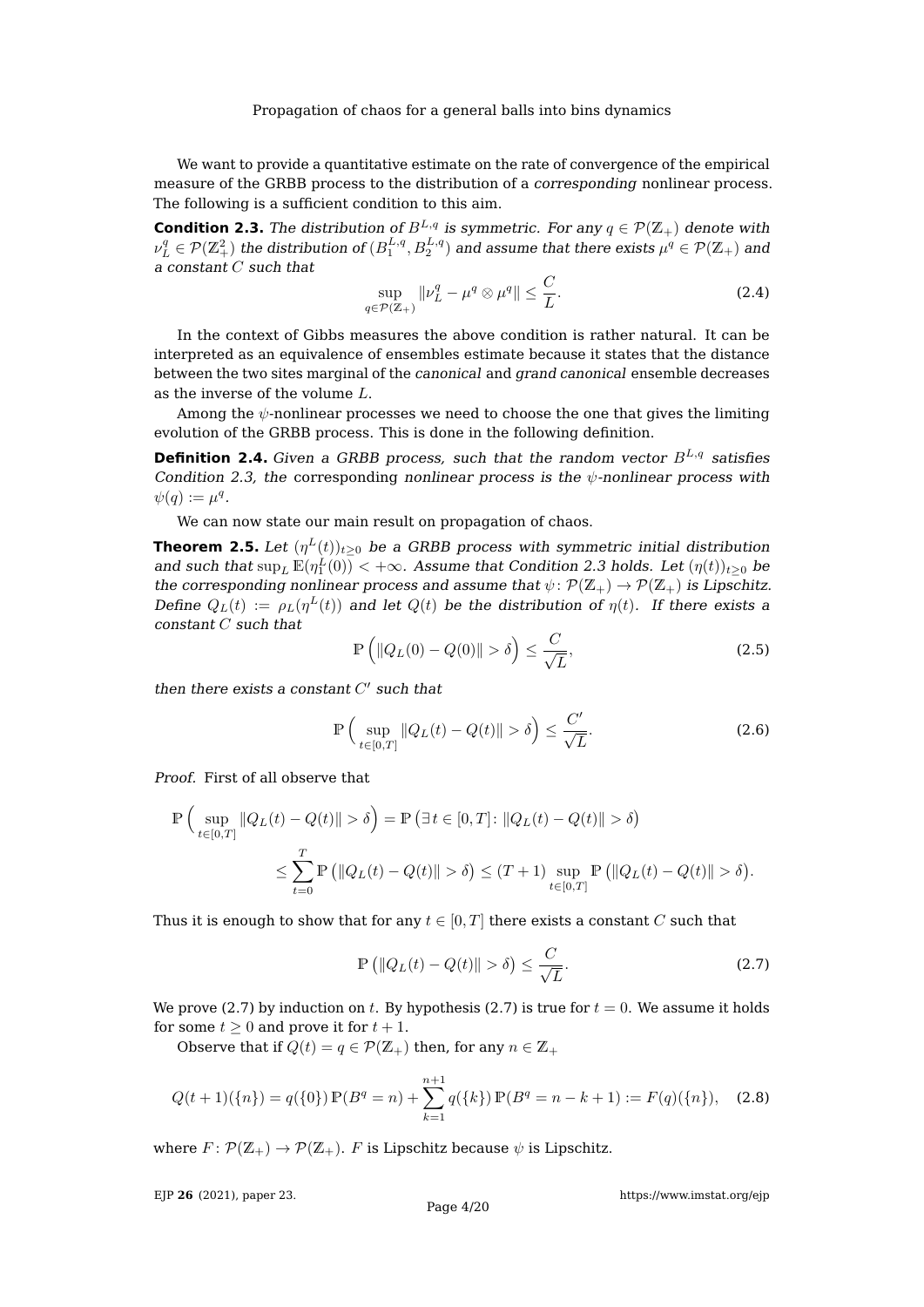## Adding and subtracting terms we have that

$$
||Q_L(t+1) - Q(t+1)|| \le ||Q_L(t+1) - \mathbb{E}[Q_L(t+1)|Q_L(t)]||
$$
  
+ 
$$
||\mathbb{E}[Q_L(t+1)|Q_L(t)] - F(Q_L(t))|| + ||F(Q_L(t)) - Q(t+1)||.
$$

Thus for any  $\delta > 0$ .

$$
\mathbb{P}\left(\|Q_L(t+1) - Q(t+1)\| > \delta\right) \le \mathbb{P}\left(\|Q_L(t+1) - \mathbb{E}[Q_L(t+1)|Q_L(t)]\| \ge \delta/3\right) \n+ \mathbb{P}(\|\mathbb{E}[Q_L(t+1)|Q_L(t)] - F(Q_L(t))\| \ge \delta/3) + \mathbb{P}\left(\|F(Q_L(t)) - Q(t+1)\| \ge \delta/3\right).
$$
\n(2.9)

We bound separately the three terms on the right hand side of [\(2.9\)](#page-4-0) with bounds smaller we bound separately the three terms  $\theta$  that  $C/\sqrt{L}$ , for a suitable constant  $C$ .

The last one can be bounded by observing that by the Lipschitz condition on  $F$  we have

$$
||F(Q_L(t)) - Q(t+1)|| = ||F(Q_L(t)) - F(Q(t))|| \le \text{Lip}(F)||Q_L(t) - Q(t)||,
$$

and using inductive hypothesis [\(2.7\)](#page-3-2).

To bound the second term of [\(2.9\)](#page-4-0) we observe that the empirical process  $(Q_L(t))_{t\geq0}$ is a Markov chain with values in  $\mathcal{P}(Z_+)$ . Its evolution can be described in the following way. Assume that  $Q_L(t) = q$  and define for  $k \in \mathbb{N}$  the discrete intervals

<span id="page-4-1"></span><span id="page-4-0"></span>
$$
\Lambda_k^q = \begin{cases}\n[1, L(q(\{0\}) + q(\{1\}))] \cap \mathbb{N} & \text{if } k = 1 \\
\left[L \sum_{h=0}^{k-1} q(\{h\}) + 1, L \sum_{h=0}^k q(\{h\})\right] \cap \mathbb{N} & \text{if } k \ge 2,\n\end{cases}
$$
\n(2.10)

where we define  $[a, b] = \emptyset$  when  $a > b$ . Then

<span id="page-4-2"></span>
$$
Q_L(t+1)(\{n\}) = \frac{1}{L} \sum_{k=1}^{n+1} \sum_{x \in \Lambda_k^q} \mathbf{1}(B_x^{L,q} = n+1-k). \tag{2.11}
$$

By equation [\(2.8\)](#page-3-3) and the definition of  $\Lambda_k^q$  [\(2.10\)](#page-4-1) we have that

$$
F(q)(\{n\}) = \sum_{k=1}^{n+1} \frac{|\Lambda_k^q|}{L} \mathbb{P}(B^q = n+1-k).
$$

Thus using [\(2.11\)](#page-4-2), conditionally to  $Q_L(t) = q$ ,

$$
\| \mathbb{E}[Q_L(t+1)|Q_L(t)] - F(Q_L(t)) \| \le
$$
  
\n
$$
\frac{1}{2L} \sum_{n=0}^{+\infty} \sum_{k=1}^{n+1} \sum_{x \in \Lambda_k^q} |\mathbb{P}(B_x^{L,q} = n+1-k) - \mathbb{P}(B^q = n+1-k)|
$$
  
\n
$$
= \frac{1}{2L} \sum_{k=1}^{+\infty} \sum_{x \in \Lambda_k^q} \sum_{k=n+1}^{+\infty} |\mathbb{P}(B_x^{L,q} = n+1-k) - \mathbb{P}(B^q = n+1-k)|
$$
  
\n
$$
= \frac{1}{L} \sum_{k=1}^{+\infty} \sum_{x \in \Lambda_k^q} \|\mathbb{P}(B_x^{L,q} \in \cdot) - \mathbb{P}(B^q \in \cdot)\| = \|\mathbb{P}(B_1^{L,q} \in \cdot) - \mathbb{P}(B^q \in \cdot)\|
$$
  
\n
$$
\leq \sup_{q \in \mathcal{P}(Z_+)} \|\mathbb{P}(B_1^{L,q} \in \cdot) - \mathbb{P}(B^q \in \cdot)\|.
$$

EJP **26** [\(2021\), paper 23.](https://doi.org/10.1214/21-EJP590)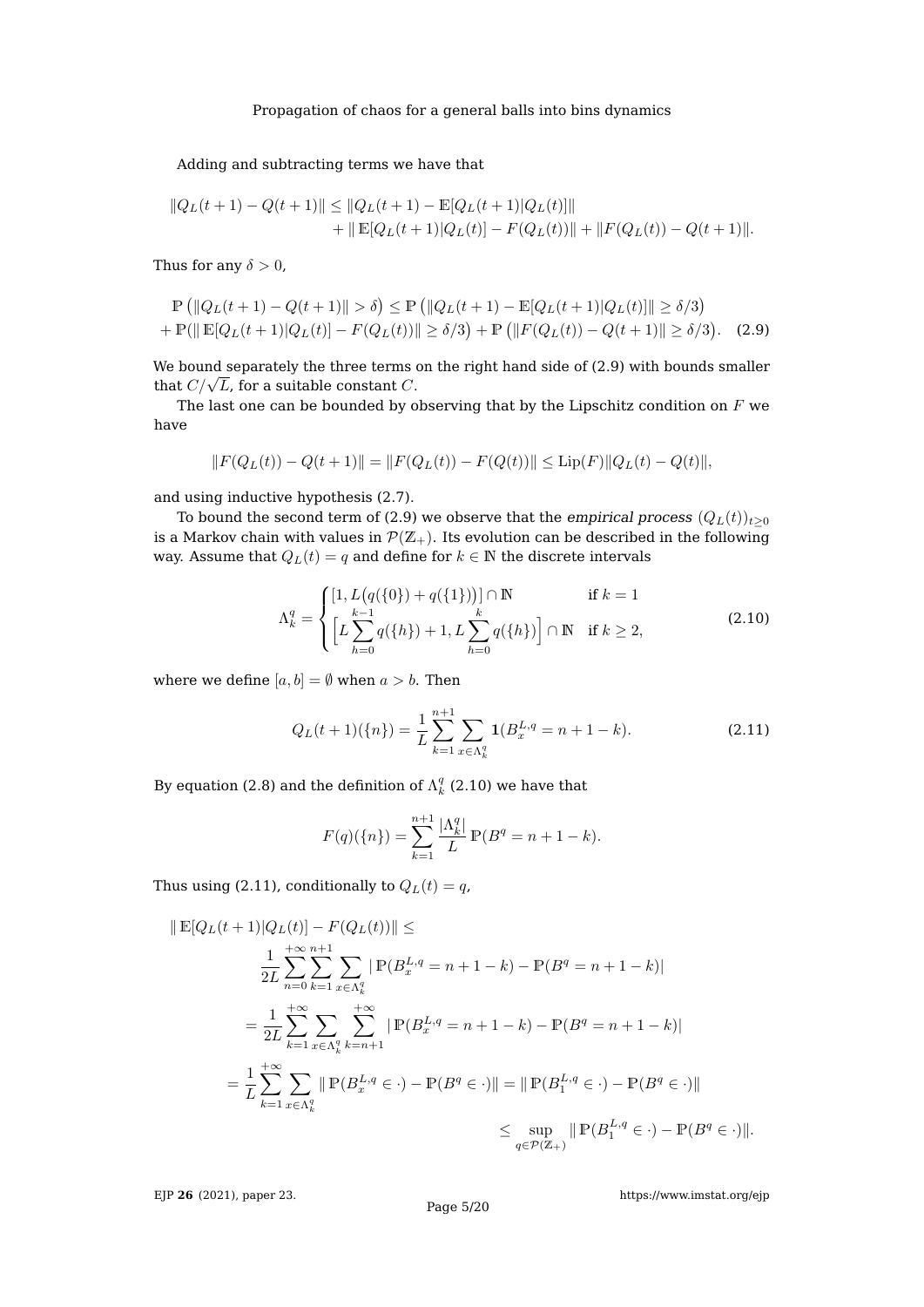Due to Condition [2.3](#page-3-0) the last line is bounded by  $C/L$ . Markov inequality gives

$$
\mathbb{P}\left(\|\mathbb{E}[Q_L(t+1)|Q_L(t)] - F(Q_L(t))\| > \delta/3\right) \le \frac{3C}{\delta L}.
$$

We now bound the first term of [\(2.9\)](#page-4-0). Define for any  $n \in \mathbb{Z}_+$ 

<span id="page-5-1"></span>
$$
M_L(n) := Q_L(t+1)(\{n\}) - \mathbb{E}[Q_L(t+1)(\{n\})|Q_L(t)].
$$
\n(2.12)

<span id="page-5-0"></span>Then for any  $\bar{n} \in \mathbb{N}$ 

$$
\mathbb{P}\left(\|Q_L(t+1) - \mathbb{E}[Q_L(t+1)|Q_L(t)]\| > \delta/3\right)
$$
  
\n
$$
\leq \mathbb{P}\left(\sum_{n \leq \bar{n}} |M_L(n)| > \delta/3\right) + \mathbb{P}\left(\sum_{n > \bar{n}} |M_L(n)| > \delta/3\right). \tag{2.13}
$$

For the second term in [\(2.13\)](#page-5-0) we observe that

$$
|M_L(n)| \leq Q_L(t+1)(\{n\}) + \mathbb{E}[Q_L(t+1)(\{n\})|Q_L(t)],
$$

thus by Markov inequality

$$
\mathbb{P}\left(\sum_{n>\bar{n}}|M_L(n)| > \delta/3\right) \leq \frac{6}{\delta} \sum_{n>\bar{n}} \mathbb{E}[Q_L(t+1)(\{n\})] \leq \frac{6}{\delta} \mathbb{E}\left[\sum_{n>\bar{n}} \frac{n}{\bar{n}} Q_L(t+1)(\{n\})\right]
$$

$$
\leq \frac{6}{\delta \bar{n}} \mathbb{E}\left[\sum_{n=0}^{+\infty} n Q_L(t+1)(\{n\})\right].
$$

We observe that

$$
\sum_{n=0}^{+\infty} n Q_L(t+1)(\{n\}) = \frac{1}{L} \sum_{x=1}^{L} \eta_x^L(t+1) = \frac{1}{L} \sum_{x=1}^{L} \eta_x^L(0),
$$

because, by [\(2.2\)](#page-2-1), the number of particles of the system is preserved. Thus by the symmetry of the distribution of  $\eta^L(0)$  and the assumed uniform bound on  $\mathbb{E}[\eta^L_1(0)]$  we have

<span id="page-5-4"></span>
$$
\mathbb{P}\left(\sum_{n>\bar{n}}|M_L(n)|>\delta/3\right)\leq \frac{C}{\bar{n}}\,\mathbb{E}[\eta_1^L(0)]\leq \frac{C'}{\bar{n}},\tag{2.14}
$$

for a suitable constant  $C'$ . For the first term in [\(2.13\)](#page-5-0), using Markov and Cauchy-Schwarz inequalities we have

<span id="page-5-2"></span>
$$
\mathbb{P}\left(\sum_{n\leq \bar{n}} |M_L(n)| > \delta/3\right) \leq \frac{9\bar{n}}{\delta^2} \sum_{n\leq \bar{n}} \mathbb{E}(M_L(n)^2). \tag{2.15}
$$

By definition of  $M_L$  in [\(2.12\)](#page-5-1) we have that

$$
\mathbb{E}(M_L(n)^2) = \mathbb{E}\left[\mathbb{E}[(Q_L(t+1)(\{n\}) - \mathbb{E}[Q_L(t+1)(\{n\})|Q^L(t)])^2|Q_L(t)]\right]
$$
  
=  $\mathbb{E}\left[\text{Var}[Q_L(t+1)(\{n\})|Q_L(t)]\right].$  (2.16)

Thus, using [\(2.11\)](#page-4-2) conditionally to  $Q_L(t) = q$ 

<span id="page-5-3"></span>
$$
Q_L(t+1) = \frac{1}{L} \sum_{(x,k)} Z_{xk}^{L,q},
$$

where in the last sum  $(x, k) \in ([1, L] \times [1, n + 1]) \cap \mathbb{N}^2$  and

$$
Z_{xk}^{L,q} := \mathbf{1}(x \in \Lambda_k^q) \mathbf{1}(B_x^{L,q} = n+1-k).
$$

EJP **26** [\(2021\), paper 23.](https://doi.org/10.1214/21-EJP590)

Page 6[/20](#page-19-0)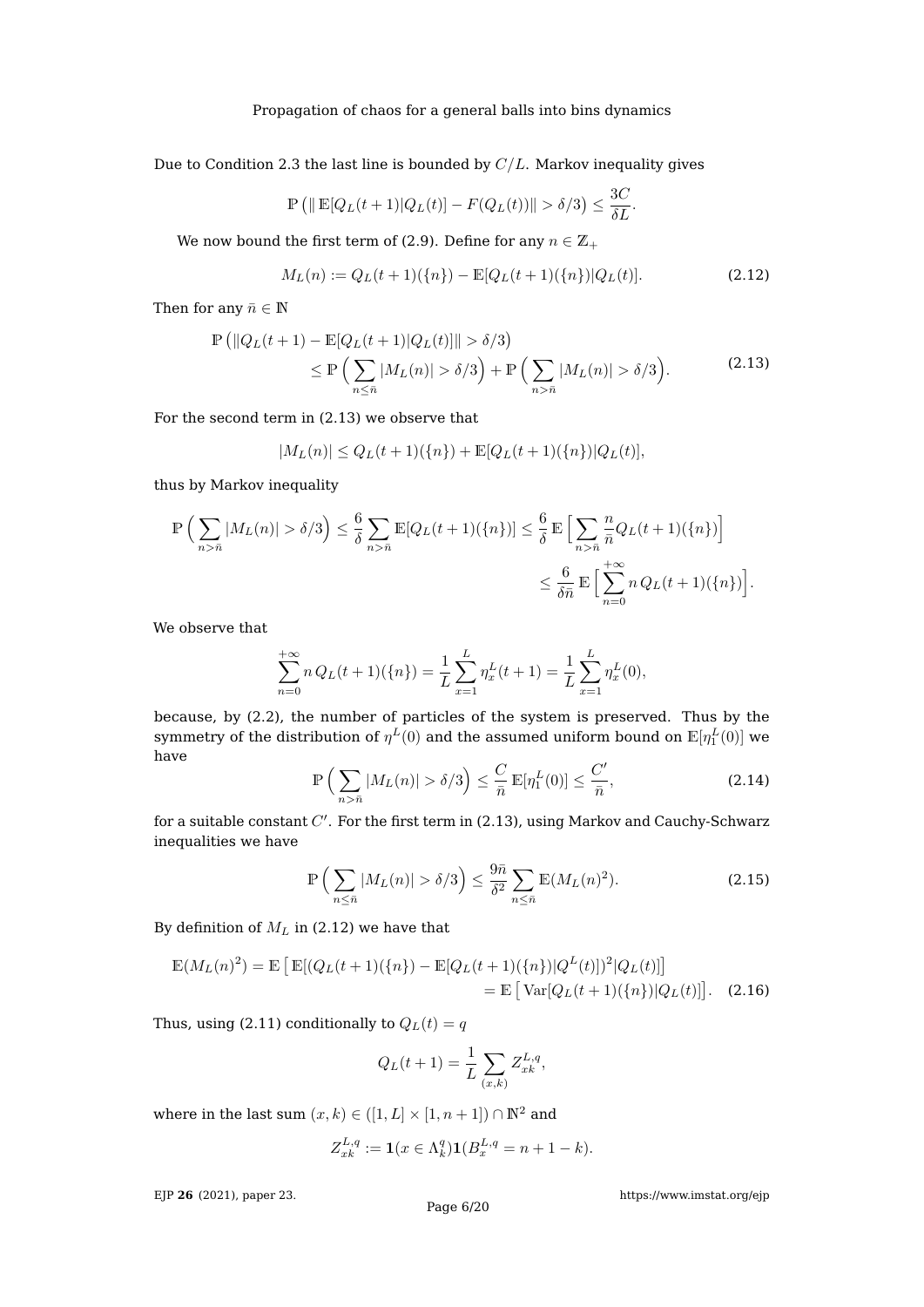Which implies

<span id="page-6-0"></span>
$$
\text{Var}[Q_L(t+1)(\{n\})|Q_L(t) = q] = \frac{1}{L^2} \sum_{(x,k)} \text{Var}(Z_{xk}^{L,q}) + \frac{1}{L^2} \sum_{(x,k)\neq(y,h)} \text{Cov}(Z_{xk}^{L,q}, Z_{yh}^{L,q}). \tag{2.17}
$$

In the sequel of this proof to keep the notation simple we write

$$
\nu_L^q(n,m) := \mathbb{P}(B_1^{L,q} = n, B_2^{L,q} = m), \qquad \nu_L^q(n) := \mathbb{P}(B_1^{L,q} = n), \qquad \mu^q(n) := \mathbb{P}(B^q = n).
$$

The variance term in [\(2.17\)](#page-6-0) can be bounded, using the symmetry of the distribution of  $B^{L,q}$ , by

<span id="page-6-1"></span>
$$
\text{Var}(Z_{xk}^{L,q}) = \mathbf{1}(x \in \Lambda_k^q) \text{Var}(\mathbf{1}(B_x^{L,q} = n+1-k)) \le \mathbf{1}(x \in \Lambda_k^q) \nu_L^q (n+1-k). \tag{2.18}
$$

The covariance term in [\(2.17\)](#page-6-0) can be bounded, using the symmetry of the distribution of  $B^{L,q}$ , by

$$
\begin{aligned} \n\text{Cov}(Z_{xk}^{L,q}, Z_{yh}^{L,q}) \\
&\leq 1(x \in \Lambda_k^q) \mathbf{1}(y \in \Lambda_h^q) |\nu_L^q(n+1-k, n+1-h) - \nu_L^q(n+1-k)\nu_L^q(n+1-h)|. \quad (2.19) \n\end{aligned}
$$

Using the bounds [\(2.18\)](#page-6-1) and [\(2.19\)](#page-6-2) in [\(2.17\)](#page-6-0), summing on x and y and changing the variables  $n + 1 - k \mapsto k$  and  $n + 1 - h \mapsto h$  we arrive to

$$
\begin{split} \text{Var}[Q_L(t+1)(\{n\})|Q_L(t) &= q] \\ &\leq \frac{1}{L} \sum_{k=0}^n \frac{|\Lambda_{n+1-k}^q|}{L} \nu_L^q(k) + \sum_{k,h=0}^n \frac{|\Lambda_{n+1-k}^q| |\Lambda_{n+1-h}^q|}{L^2} |\nu_L^q(k,h) - \nu_L^q(k) \nu_L^q(h)|. \end{split}
$$

So, exchanging the sums to obtain the second inequality below, we get

$$
\sum_{n\leq n} \text{Var}[Q_L(t+1)(\{n\})|Q_L(t) = q] \leq \sum_{n=0}^{+\infty} \text{Var}[Q_L(t+1)(\{n\})|Q_L(t) = q]
$$
\n
$$
\leq \frac{1}{L} \sum_{k=0}^{+\infty} \nu_L^q(k) \sum_{n=k}^{+\infty} \frac{|\Lambda_{n+1-k}^q|}{L} + \sum_{k,h=0}^{+\infty} |\nu_L^q(k,h) - \nu_L^q(k)\nu_L^q(h)| \sum_{n=k\vee h}^{+\infty} \frac{|\Lambda_{n+1-k}^q| |\Lambda_{n+1-h}^q|}{L^2}.
$$
\n(2.20)

Since  $\{\Lambda_k^q: k \in \mathbb{N}\}$  is a partition of  $[1,L] \cap \mathbb{N}$ :

<span id="page-6-3"></span><span id="page-6-2"></span>
$$
\sum_{n=k}^{+\infty} \frac{|\Lambda_{n+1-k}^q|}{L} = 1
$$

and

$$
\sum_{n=k\vee h}^{+\infty} \frac{|\Lambda_{n+1-k}^q||\Lambda_{n+1-h}^q|}{L^2} \le \sum_{n=k\vee h}^{+\infty} \frac{|\Lambda_{n+1-k\vee h}^q|}{L} = 1,
$$

thus by [\(2.20\)](#page-6-3) and Condition [2.3](#page-3-0) there exists a constant  $C$  such that

$$
\sum_{n \leq \bar{n}} \text{Var}[Q_L(t+1)(\{n\})|Q_L(t) = q]
$$
  

$$
\leq \frac{1}{L} + \sum_{k,h=0}^{+\infty} |\nu_L^q(k,h) - \nu_L^q(k)\nu_L^q(h)| \leq \frac{1}{L} + 6\|\nu_L^q - \mu^q \otimes \mu^q\| \leq \frac{C}{L}.
$$

EJP **26** [\(2021\), paper 23.](https://doi.org/10.1214/21-EJP590)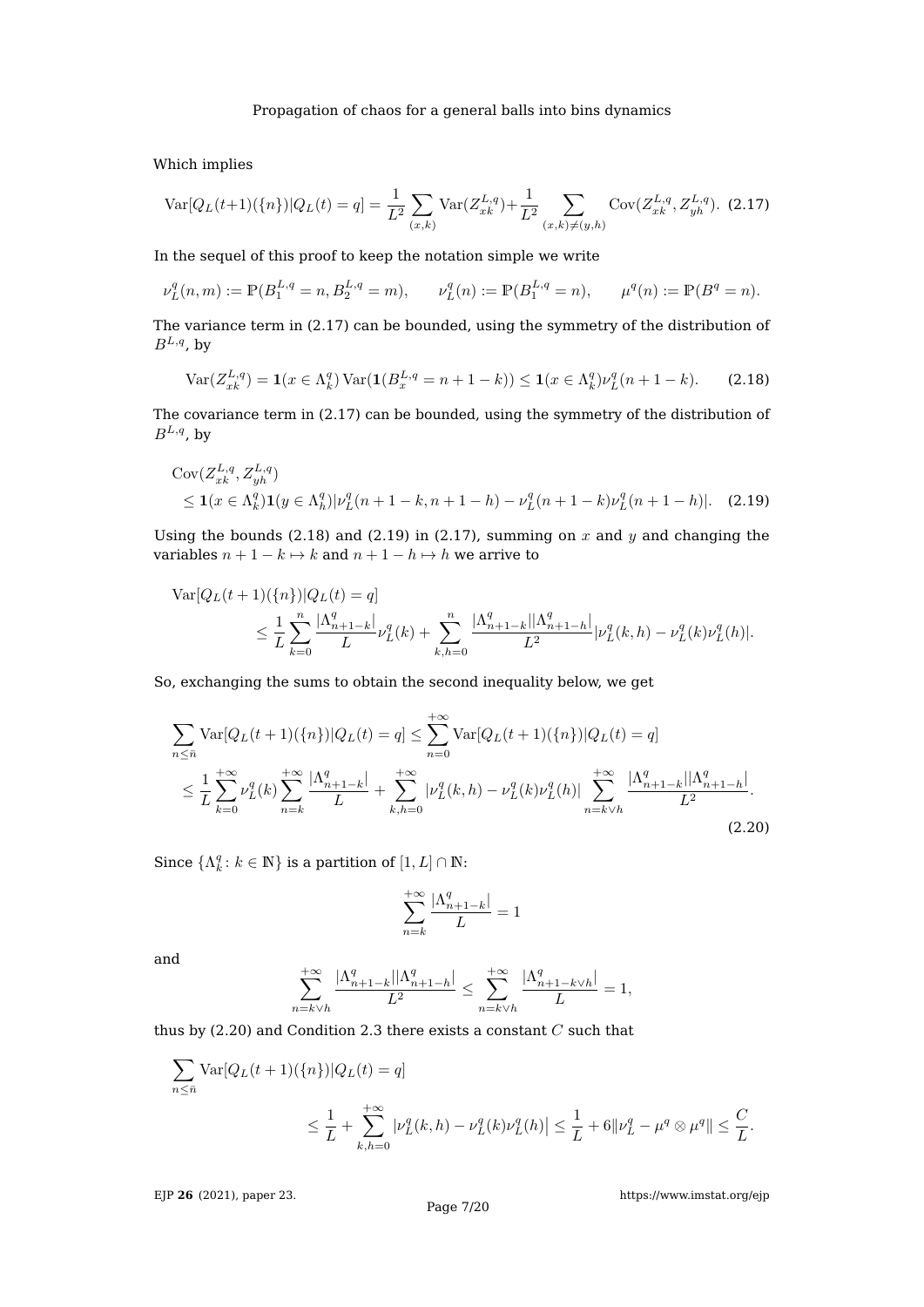By [\(2.15\)](#page-5-2) and [\(2.16\)](#page-5-3) there is a constant  $C$ 

$$
\mathbb{P}\left(\sum_{n\leq \bar{n}} |M_L(n)| > \delta/3\right) \leq \frac{C\bar{n}}{L}.
$$

Plugging this bound and the bound il [\(2.14\)](#page-5-4) in [\(2.13\)](#page-5-0) and optimizing on  $\bar{n}$  we arrive to

$$
\mathbb{P}\left(\|M_L(n)\| > \delta/3\right) \leq C\Big(\frac{1}{\bar n} + \frac{\bar n}{L}\Big) \leq \frac{2C+1}{\sqrt{L}},
$$

for some constant C.

**Remark 2.6.** It is natural to wonder if a better decay rate, in  $(2.4)$  and in the initial condition [\(2.5\)](#page-3-5), may improve this rate. This can be true in some cases, however simply replacing [\(2.4\)](#page-3-4) and [\(2.5\)](#page-3-5) with stronger conditions our proof does not provide automatically a better rate in [\(2.6\)](#page-3-6).

## <span id="page-7-0"></span>**3 Classical occupancy models**

In this section we consider the GRBB process when  $B^{L,q}$  is distributed according to the Fermi-Dirac, Maxwell-Boltzmann or Bose-Einstein statistics. The first two models are examples of rather natural strategies to reassign customers in a Jackson network. In the first case the customers are efficiently reassigned in different queues. In the second case every customer is independently reassigned to a queue. The last case is included as it is a simple example of a nontrivial dependent random reassigned rule.

We here show that the hypothesis of Theorem [2.5](#page-3-1) holds for these three classical occupancy models. In particular we prove that Condition [2.3](#page-3-0) is satisfied for these models when  $\mu^q$  is the natural limit point of the one site marginal of  $B^{L,q}.$  The obtained bounds will have the decay of the right hand side of Condition [2.3](#page-3-0) when the number of particles of the considered system is proportional to L.

#### **3.1 Fermi-Dirac statistics**

We say that the random vector  $X = (X_1, \ldots, X_L)$  follows the Fermi-Dirac statistics with L sites and  $N \leq L$  particles if

$$
\mathbb{P}(X_1 = x_1, \dots, X_L = x_L) = \begin{cases} \frac{1}{\binom{L}{N}} & \text{if } (x_1, \dots, x_L) \in \{0, 1\}^L \text{ and } \sum_{k=1}^L x_k = N, \\ 0 & \text{otherwise.} \end{cases}
$$

Given  $q \in \mathcal{P}(\mathbb{Z}_+)$ , let  $\mu^q \in \mathcal{P}(\mathbb{Z}_+)$  be the Bernoulli distribution with parameter  $1 - q(\{0\})$ and assume that  $B^{L,q}$  follows the Fermi-Dirac statistics with L sites and  $(1 - q({0})L)$ particles. The map  $\psi(q):=\mu^q$  is, in this case, 1-Lipschitz: given  $q,q'\in\mathcal{P}(\mathbb{Z}_+)$ 

$$
\|\mu^q - \mu^{q'}\| = \frac{1}{2} \sum_{s \in \{0,1\}} |\mu^q(\{s\}) - \mu^{q'}(\{s\})| = |q(\{0\}) - q'(\{0\})|
$$
  
= 
$$
\frac{1}{2}|q(\{0\}) - q'(\{0\})| + \frac{1}{2} \left| \sum_{s \in \mathbb{N}} q(\{s\}) - \sum_{s \in \mathbb{N}} q'(\{s\}) \right| \le ||q - q'||.
$$

To prove that Condition [2.3](#page-3-0) holds we need the following result.

<span id="page-7-1"></span>**Theorem 3.1.** Assume that  $X$  follows the Fermi-Dirac statistics with  $L$  sites and  $N$ particles. Denote with  $\gamma^N_L\in\mathcal{P}(\Z_+^2)$  the distribution of  $(X_1,X_2)$  and let  $\lambda^{N/L}\in\mathcal{P}(\Z_+)$  be the Bernoulli distribution with parameter  $N/L$ . Then,

$$
\|\gamma_L^N - \lambda^{N/L} \otimes \lambda^{N/L}\| = \frac{2N}{L(L-1)} \Big(1 - \frac{N}{L}\Big)
$$

EJP **26** [\(2021\), paper 23.](https://doi.org/10.1214/21-EJP590)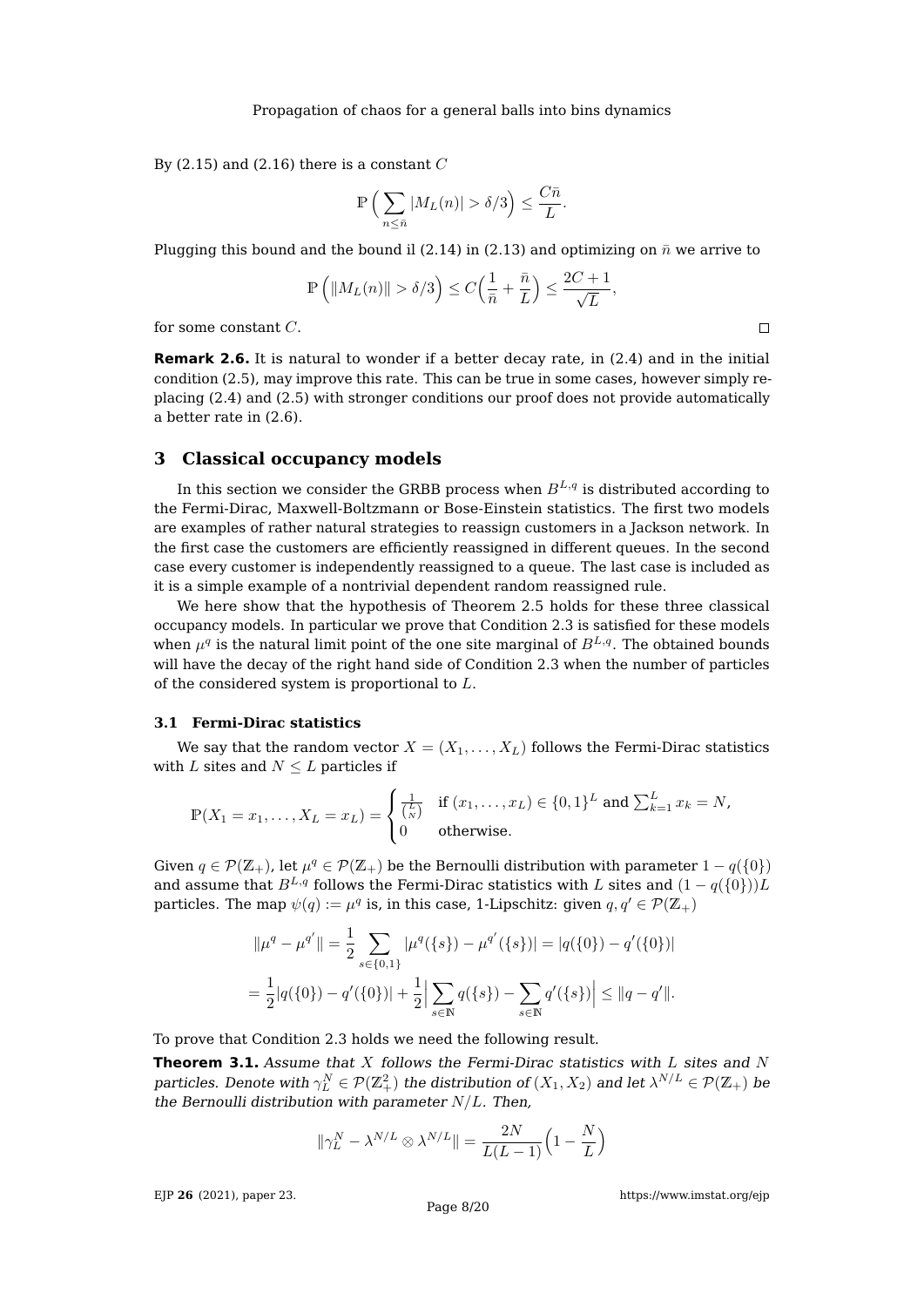Proof. We have that

$$
\|\gamma_L^N - \lambda^{N/L} \otimes \lambda^{N/L}\| = \frac{1}{2} \sum_{h,k=0}^1 |\mathbb{P}(X_1 = h, X_2 = k) - \mathbb{P}(X_1 = h)\mathbb{P}(X_2 = k)|. \tag{3.1}
$$

Observing that

$$
\mathbb{P}(X_1 = h, X_2 = k) - \mathbb{P}(X_1 = h) \mathbb{P}(X_2 = k) = (-1)^{h+k} \text{Cov}(X_1, X_2), \qquad h, k \in \{0, 1\},
$$

and, because  $X_1 + \cdots + X_L = N$ ,

$$
Cov(X_1, X_2) = -\frac{1}{L-1} Var(X_1) = -\frac{N}{L(L-1)} \left(1 - \frac{N}{L}\right),
$$

the result follows.

Theorem [3.1](#page-7-1) assures that Condition [2.3](#page-3-0) holds as

$$
\sup_{q \in \mathcal{P}(\mathbb{Z}_+)} \|\nu_L^q - \mu^q \otimes \mu^q\| = \sup_{N/L \le 1} \|\gamma_L^N - \lambda^{N/L} \otimes \lambda^{N/L}\| \le \frac{1}{L}.
$$

We observe that in the present case the GRBB process  $(\eta^L(t))_{t\geq 0}$  started with  $N\leq L$ particles is ergodic and reversible with invariant measure given by the Fermi-Dirac statistics with  $L$  sites and  $N$  particles. Thus in this case propagation of chaos holds also at equilibrium. For completeness below we give an upper bound for the mixing time for the GRBB process when  $N \leq L$ . If  $N > L$  the GRBB process is not irreducible as there are blocked configurations.

**Proposition 3.2.** Let  $(\eta^L(t))_{t\geq 0}$  be the GRBB process when  $B^{L,q}$  follows the Fermi-Dirac statistics with  $L$  sites and  $(1 - q({0})))L$  particles. Assume that  $\eta^L(0) \in \mathbb{Z}_+^L$  and

$$
N := \sum_{x=1}^{L} \eta_x^L(0) \in [2, L/2].
$$

Then  $(\eta^L(t))_{t\geq0}$  is ergodic and its invariant measure  $\pi^{N,L}$  is the Fermi-Dirac distribution with  $L$  sites and  $N$  particles. Furthermore

$$
t_{\text{mix}} := \inf \left\{ t \ge 0 : ||P(\eta^L(t) \in \cdot) - \pi^{N,L}|| \le 1/4 \right\} \le 13 - 4L \log \left( 1 - \frac{N-1}{L} \right).
$$

where  $\mathbb{P}(\eta^L(t) \in \cdot)$  is the distribution of  $\eta^L(t)$ .

*Proof.* Define the decreasing sequence of events  $A_1 \supseteq A_2 \supseteq \cdots \supseteq A_N$ , where

$$
A_n := \Big\{ \eta \in \mathbb{Z}_+^L \colon \sum_{x=1}^L \mathbf{1}(\eta_x > 0) \ge n \Big\},\
$$

and the increasing sequence  $0 := \tau_1 \leq \cdots \leq \tau_N$  of hitting times

$$
\tau_n := \inf \{ t \ge \tau_{n-1} \colon \eta^L(t) \in A_n \}.
$$

We notice that  $\tau_N$  is the first time such that in every site there is at most one particle and that at time  $t = \tau_N + 1$  the system is distributed with its stationary measure independently from its state at time  $t = \tau_N$ . So  $\tau_N + 1$  is a strong stationary time and we can use Proposition 6.11 of [\[13\]](#page-19-7) to get  $t_{\text{mix}} \leq \inf \{ t \geq 0 : \mathbb{P}(\tau_N + 1 > t) \leq 1/4 \}$ . By Markov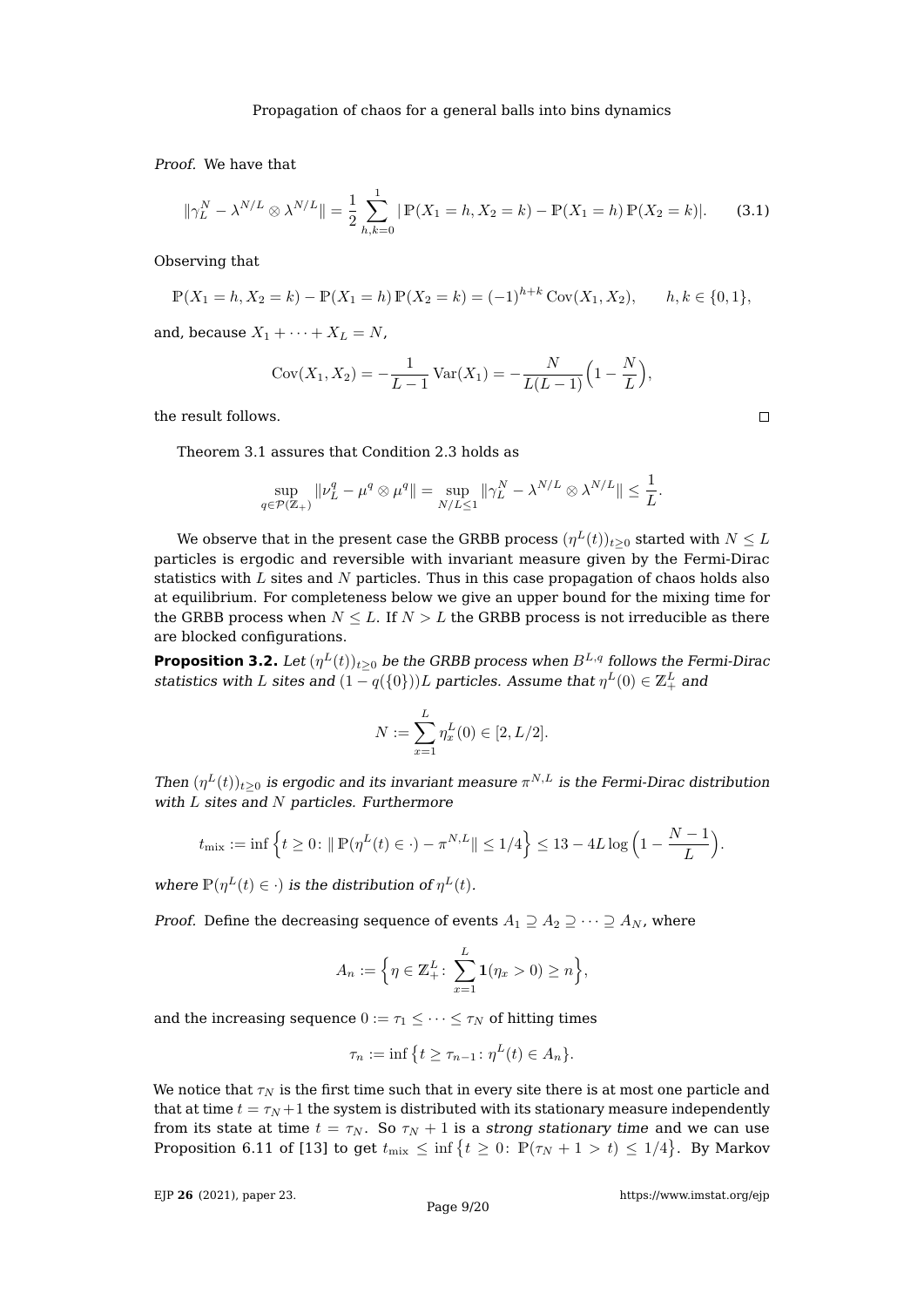inequality we have  $t_{\text{mix}} \leq 4 \mathbb{E}(\tau_N + 1) + 1$ . To bound  $\mathbb{E}(\tau_N)$  we introduce the random variables  $\sigma_n := \tau_{n+1} - \tau_n$  so that

<span id="page-9-1"></span>
$$
\mathbb{E}(\tau_N) = \sum_{n=1}^{N-1} \mathbb{E}(\sigma_n).
$$
 (3.2)

Now observe that  $\sigma_n>t$  if and only if  $\eta^L(\tau_n+t)\in A_n\setminus A_{n+1}.$  In fact if  $\tau_{n+1}>\tau_n+t$  then  $\eta^L(\tau_n+t)\not\in A_{n+1}$  but  $\eta^L(\tau_n+t)\in A_n$  because  $\tau_n+t>\tau_n.$  Thus  $\eta^L(\tau_n+t)\in A_n\setminus A_{n+1}.$ On the other hand if  $\eta^L(\tau_n+t)\in A_n\setminus A_{n+1}$  then  $\eta^L(\tau_n+t)\not\in A_{n+1}$  thus  $\tau_{n+1}>\tau_n+t.$ By strong Markov property

<span id="page-9-0"></span>
$$
\mathbb{P}(\sigma_n > t) = \mathbb{P}(\eta^L(\tau_n + t) \in A_n \setminus A_{n+1})
$$
  
= 
$$
\sum_{\eta \in A_n \setminus A_{n+1}} \mathbb{P}(\eta^L(1) \in A_n \setminus A_{n+1} | \eta^L(0) = \eta) \mathbb{P}(\eta^L(\tau_n + t - 1) = \eta).
$$
 (3.3)

A configuration in  $A_n \setminus A_{n+1}$  is a configuration where there are n mobile particles,  $N-n$  blocked particles and  $L-n$  empty sites. So, if  $\eta^L(0)=\eta\in A_n\setminus A_{n+1}$ , we have that  $\eta^L(1) \in A_n \setminus A_{n+1}$  if and only if the process puts a mobile particle on every site occupied by a blocked particle. Let  $p_{k,m}$  be the probability that, following the Fermi-Dirac statistics with L sites and  $m \leq L$  particles, the sites  $\{1, \ldots, k\}$  are occupied. Thus if  $\bar{k} \in \{1, \ldots, N-n\}$  is the number of sites occupied by the blocked particles in the configuration  $\eta$ , then

$$
\mathbb{P}(\eta^{L}(1) \in A_{n} \setminus A_{n+1} | \eta^{L}(0) = \eta) = p_{\bar{k},n} \le p_{1,n} = n/L.
$$

Plugging this bound into [\(3.3\)](#page-9-0) we get

$$
\mathbb{P}(\sigma_n > t) \leq \frac{n}{L} \sum_{\eta \in A_n \setminus A_{n+1}} \mathbb{P}(\eta^L(\tau_n + t - 1) = \eta) = \frac{n}{L} \mathbb{P}(\eta^L(\tau_n + t - 1) \in A_n \setminus A_{n+1})
$$

$$
= \frac{n}{L} \mathbb{P}(\sigma_n > t - 1),
$$

which, iterating, implies

$$
\mathbb{P}(\sigma_n > t) \le \left(\frac{n}{L}\right)^t.
$$

So, by summing the geometric series,  $\mathbb{E}(\sigma_n) \leq L/(L-n)$  and by [\(3.2\)](#page-9-1)

$$
\mathbb{E}(\tau_N) \le L \sum_{n=L+1-N}^{L-1} \frac{1}{n} \le \frac{L}{L-N+1} + L \log \left( \frac{L-1}{L-N+1} \right).
$$

Thus

$$
t_{\text{mix}} \le 4 \mathbb{E}(\tau_N + 1) + 1 \le 5 + \frac{4L}{L - N + 1} - 4L \log \left( 1 - \frac{N - 1}{L} \right)
$$

and the result follows.

## <span id="page-9-2"></span>**3.2 Maxwell-Boltzmann statistics**

We say that the random vector  $X = (X_1, \ldots, X_L)$  follows the Maxwell-Boltzmann statistics with  $L$  sites and particles  $N$  if

$$
\mathbb{P}(X_1 = x_1, \dots, X_L = x_L) = \begin{cases} {N \choose x_1, \dots, x_L} \frac{1}{L^N}, & \text{if } (x_1, \dots, x_L) \in \mathbb{Z}_+^L \text{ and } \sum_{k=1}^L x_k = N, \\ 0 & \text{otherwise.} \end{cases}
$$

Given  $q \in \mathcal{P}(\mathbb{Z}_+)$ , let  $\mu^q \in \mathcal{P}(\mathbb{Z}_+)$  be the Poisson distribution with parameter  $1-q(\{0\})$  and assume that  $B^{L,q}$  follows the Maxwell-Boltzmann statistics with L sites and  $(1 - q({0})L)$ 

EJP **26** [\(2021\), paper 23.](https://doi.org/10.1214/21-EJP590)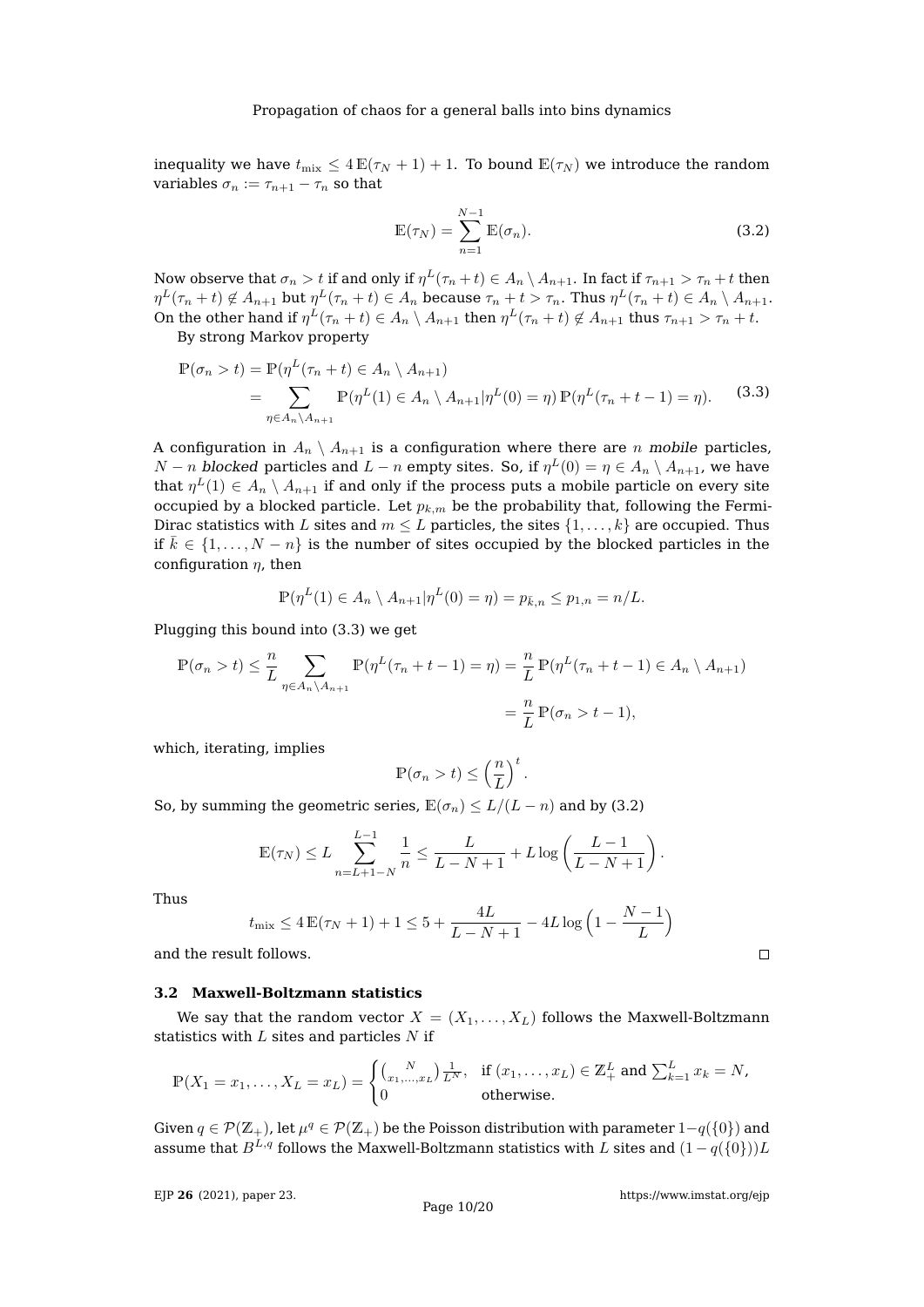particles. In this case the GRBB process is the RBB process studied in [\[2\]](#page-18-1), [\[5\]](#page-18-3) and [\[6\]](#page-18-6). To apply Theorem [2.5](#page-3-1) we have to show that Condition [2.3](#page-3-0) holds and the map  $\psi$  is Lipschitz. To check Lipschitz property take  $q, q' \in \mathcal{P}(\mathbb{Z}_{+})$  and set  $q_0 := q(\{0\})$ ,  $q'_0 := q'(\{0\})$ . Then

$$
\|\mu^q-\mu^{q'}\|=\frac{1}{2}\sum_{k=0}^{+\infty}\frac{1}{k!}\big|(1-q_0)^ke^{-(1-q_0)}-(1-q_0')^ke^{-(1-q_0')}\big|\leq \frac{1}{2}\sum_{k=0}^{+\infty}\frac{k+1}{k!}|q_0-q_0'|\leq 3\|q-q'\|.
$$

Condition [2.3](#page-3-0) is implied by the following result.

**Theorem 3.3.** Assume that X follows the Maxwell-Boltzmann statistics with L sites and  $N$  particles. Denote with  $\gamma^N_L\in \mathcal{P}(\mathbb{Z}^2_+)$  the distribution of  $(X_1,X_2)$  and let  $\lambda^{N/L}\in \mathcal{P}(\mathbb{Z}_+)$ be the Poisson distribution with parameter  $N/L$ . Then

$$
\|\gamma_L^N - \lambda^{N/L} \otimes \lambda^{N/L}\| \le \frac{4N}{L^2}.
$$

*Proof.* Let  $\bar{\gamma}_L^N := \mathbb{P}(X_1 \in \cdot)$  be the one site marginal of  $\gamma_L^N$ .

$$
\|\gamma_L^N - \lambda^{N/L} \otimes \lambda^{N/L}\| \le \|\gamma_L^N - \bar{\gamma}_L^N \otimes \bar{\gamma}_L^N\| + \|\bar{\gamma}_L^N \otimes \bar{\gamma}_L^N - \bar{\gamma}_L^N \otimes \lambda^{N/L}\| + \|\bar{\gamma}_L^N \otimes \lambda^{N/L} - \lambda^{N/L} \otimes \lambda^{N/L}\|
$$
  
=  $\|\gamma_L^N - \bar{\gamma}_L^N \otimes \bar{\gamma}_L^N\| + 2\|\bar{\gamma}_L^N - \lambda^{N/L}\|,$  (3.4)

where, in the last line, we used the fact that for arbitrary probability measures  $\gamma$ ,  $\mu$  and  $\nu$ :

<span id="page-10-0"></span>
$$
\|\gamma\otimes\mu-\gamma\otimes\nu\|=\|\mu-\nu\|.
$$

We bound separately the two terms in equation  $(3.4)$ .

The second term is bounded using Poisson approximation of binomial distribution (see for example [\[16\]](#page-19-8) §12) so that

<span id="page-10-1"></span>
$$
\|\bar{\gamma}_L^N - \lambda^{N/L}\| \le \frac{N}{L^2}.\tag{3.5}
$$

To bound the first term in [\(3.4\)](#page-10-0) we construct a coupling, namely we define  $(X_1, X_2) \sim \gamma_L^N$ and  $(Y_1,Y_2) \sim \bar{\gamma}_L^N \otimes \bar{\gamma}_L^N.$  We take  $X_1$  as a binomial random variable with parameters N and  $1/L$ , i.e.  $X_1 \sim \bar{\gamma}_L^N$  and consider  $U_1, \ldots U_N$  i.i.d. uniformly distributed random variables with values in  $[0, 1]$  independent from  $X_1$ . Define next

$$
X_2 := \sum_{k=1}^{N-X_1} \mathbf{1} \Big( U_k \leq \frac{1}{L-1} \Big),
$$

where here and in the sequel we use the convention that  $\sum_{k=1}^0 := 0.$  An elementary computation shows that  $(X_1, X_2)$  has the distribution of the two components of a random vector following the Maxwell-Boltzmann statistics with  $N$  particles an  $L$  sites, i.e.  $(X_1, X_2) \sim \gamma_L^N$ . Define  $Y_1 := X_1$  and

$$
Y_2 := \sum_{k=1}^N \mathbf{1}\Big(U_k \leq \frac{1}{L}\Big).
$$

Clearly  $Y_1$  and  $Y_2$  are *i.i.d.* random variables with common binomial distribution with parameters  $N$  and  $1/L$ , i.e.  $(Y_1,Y_2)\sim \bar\gamma_L^N\otimes\bar\gamma_L^N$  . Thus, defining the event

$$
A := \Big\{ \sum_{k=1}^{N-X_1} \mathbf{1} \Big( U_k \leq \frac{1}{L-1} \Big) = \sum_{k=1}^{N-X_1} \mathbf{1} \Big( U_k \leq \frac{1}{L} \Big) \Big\},\,
$$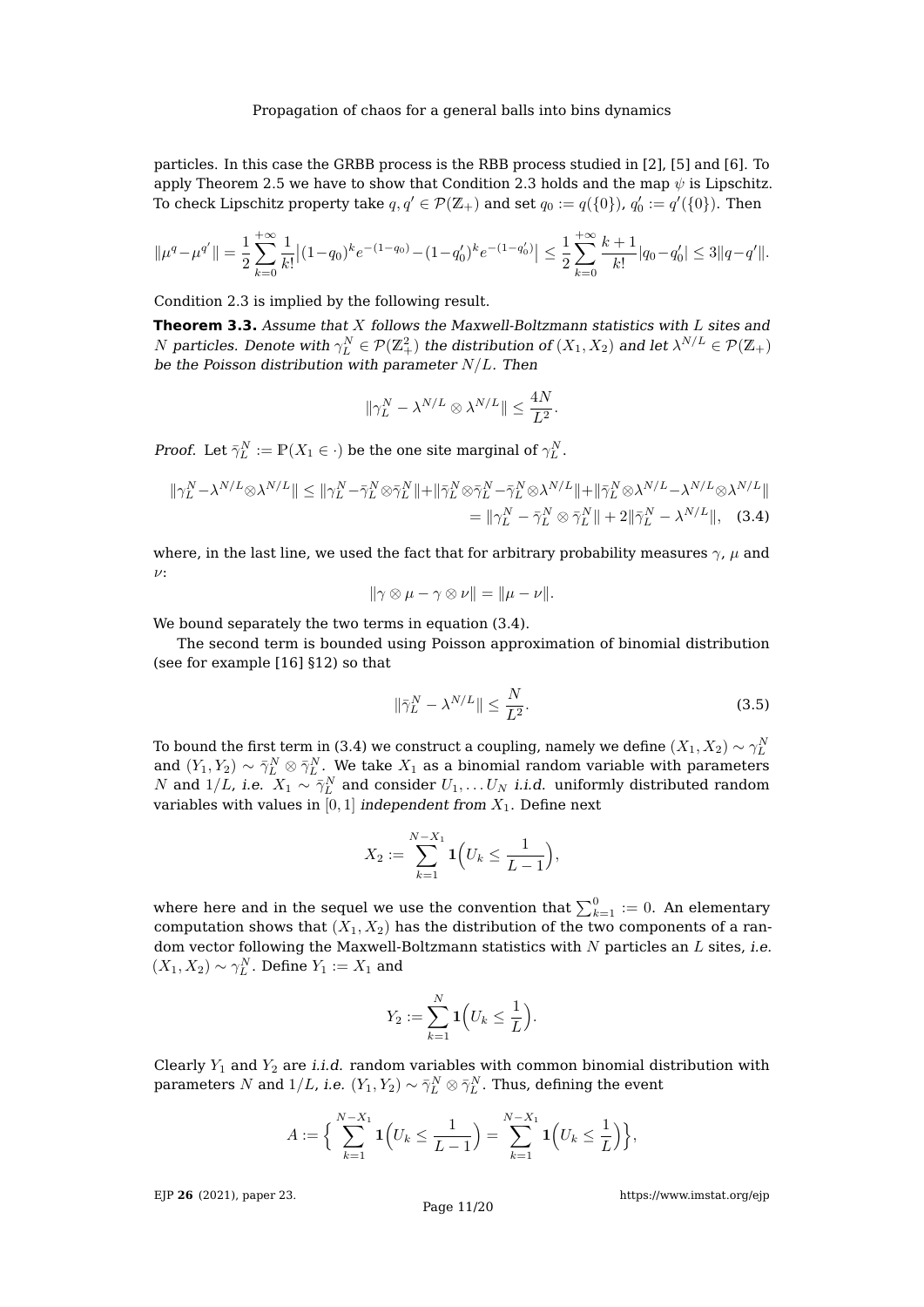we have,

$$
\|\gamma_L^N - \bar{\gamma}_L^N \otimes \bar{\gamma}_L^N\| \le \mathbb{P}((X_1, X_2) \ne (Y_1, Y_2)) = \mathbb{P}(X_2 \ne Y_2)
$$
  
=  $\mathbb{P}(X_2 \ne Y_2, A) + \mathbb{P}(X_2 \ne Y_2, A^c)$ . (3.6)

We bound separately the two terms on the right hand side of equation [\(3.6\)](#page-11-0). For the first one, we observe that the only way to have that A occurs and  $X_2 \neq Y_2$  is that

<span id="page-11-0"></span>
$$
\sum_{k=N-X_1+1}^{N} \mathbf{1}\Big(U_k \le \frac{1}{L}\Big) > 0.
$$

Thus, by the independence of  $X_1, U_1, \ldots, U_N$ :

$$
\mathbb{P}(X_2 \neq Y_2, A) = 1 - \mathbb{P}\left(U_{N-X_1+1} > \frac{1}{L}, \dots, U_N > \frac{1}{L}\right) = 1 - \sum_{n=0}^{N} \mathbb{P}(X_1 = n) \left(1 - \frac{1}{L}\right)^n.
$$

Using the binomial distribution of  $X_1$ , an explicit computation shows that

<span id="page-11-2"></span>
$$
\mathbb{P}(X_2 \neq Y_2, A) = 1 - \left(1 - \frac{1}{L^2}\right)^N \leq \frac{N}{L^2}.
$$
\n(3.7)

For the second term in equation [\(3.6\)](#page-11-0) using again the independence of  $X_1, U_1, \ldots, U_N$ we can write

$$
\mathbb{P}(X_2 \neq Y_2, A^c)
$$
\n
$$
\leq \mathbb{P}(A^c) = \sum_{n=0}^{N} \mathbb{P}(X_1 = n) \mathbb{P}\left(\frac{1}{L} < U_k \leq \frac{1}{L-1} \text{ for some } k \in \{1, \dots, N-n\}\right)
$$
\n
$$
\leq \sum_{n=0}^{N} \mathbb{P}(X_1 = n) \sum_{k=1}^{N-n} \mathbb{P}\left(\frac{1}{L} < U_k \leq \frac{1}{L-1}\right) = \frac{N - \mathbb{E}(X_1)}{L(L-1)} = \frac{N}{L^2}.\tag{3.8}
$$

Plugging bounds [\(3.8\)](#page-11-1) and [\(3.7\)](#page-11-2) into equation [\(3.6\)](#page-11-0) we obtain

$$
\|\gamma_L^N-\bar{\gamma}_L^N\otimes\bar{\gamma}_L^N\|\leq \frac{2N}{L^2},
$$

which together with the bound [\(3.5\)](#page-10-1) and equation [\(3.4\)](#page-10-0) proves the result.

<span id="page-11-1"></span> $\Box$ 

**Remark 3.4.** We studied the mixing time for the GRBB process when  $B^{L,q}$  follows the Maxwell-Boltzmann statistics with L sites and  $(1 - q({0})$ )L particles in [\[6\]](#page-18-6). We proved that the process with  $L$  sites and  $rL$  particles has mixing time is of order  $L$ .

#### **3.3 Bose-Einstein statistics**

We say that the random vector  $X = (X_1, \ldots, X_L)$  follows the Bose-Einstein statistics with  $L \in \mathbb{N}$  sites and particles  $N \in \mathbb{N}$  if

$$
\mathbb{P}(X_1 = x_1, \dots, X_L = x_L) = \begin{cases} \frac{1}{\binom{L+N-1}{N}}, & \text{if } (x_1, \dots, x_L) \in \mathbb{Z}_+^L \text{ and } \sum_{k=1}^L x_k = N, \\ 0 & \text{otherwise.} \end{cases}
$$

We note that a sample of this distribution can be obtained drawing  $N$  balls from an  $L$ -color Pólya urn with double replacement. Namely, put  $L$  numbered balls in an empty urn. Then one ball is randomly extracted from the urn, its number recorded and it is returned into the urn with an additional ball with the same number. Repeating this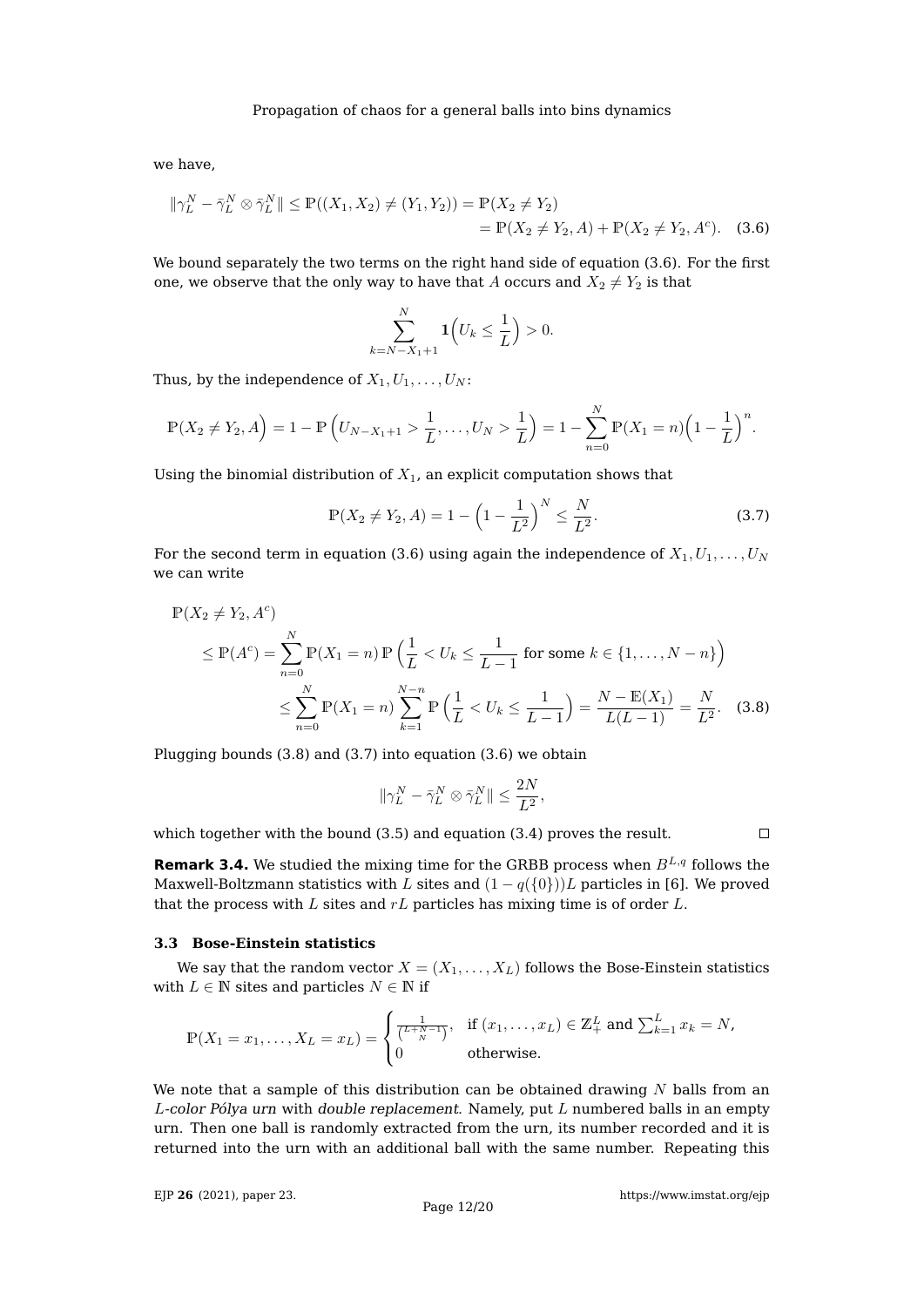procedure N times yields a random vector  $X = (X_1, \ldots, X_L)$ , where  $X_k$  is the number of times that a ball with number  $k$  has been drawn in the  $N$  extractions. Then  $X$  follows the Bose-Einstein statistics with L sites and N particles, see e.g. Lemma 2.7 of [\[13\]](#page-19-7). This connection of the Bose-Einstein statistics with the  $L$ -color Pólya urn will be a key ingredient in the proof of Theorem [3.5](#page-12-0) below.

Given  $q \in \mathcal{P}(\mathbb{Z}_+)$ , let  $\mu^q \in \mathcal{P}(\mathbb{Z}_+)$  be the geometric distribution supported on  $\mathbb{Z}_+$ and parameter  $1/(2 - q({0})$ ) and assume that  $B^{L,q}$  follows the Bose-Einstein statistics with L sites and  $(1 - q({0})L)$  particles. To apply Theorem [2.5](#page-3-1) we have to show that Condition [2.3](#page-3-0) holds and the map  $\psi$  is Lipschitz. To check Lipschitz property proceeding as in Section [3.2](#page-9-2) we get for any  $q, q' \in \mathcal{P}(\mathbb{Z}_+)$ 

$$
\|\mu^q - \mu^{q'}\| \le 4\|q - q'\|.
$$

Condition [2.3](#page-3-0) is implied by the following result.

<span id="page-12-0"></span>**Theorem 3.5.** Assume that  $X$  follows the Bose-Einstein statistics with  $L$  sites and  $N$ particles. Denote with  $\gamma^N_L\in\mathcal{P}(\Z_+^2)$  the distribution of  $(X_1,X_2)$  and let  $\lambda^{N/L}\in\mathcal{P}(\Z_+)$  be the geometric distribution with support  $\mathbb{Z}_+$  and parameter  $1/(1+N/L)$ :

$$
\lambda^{N/L}(\{k\}) := \mathbf{1}(k \in \mathbb{Z}_+) \frac{1}{1+N/L} \Big(1 - \frac{1}{1+N/L}\Big)^k.
$$

Then

$$
\|\gamma_L^N - \lambda^{N/L} \otimes \lambda^{N/L}\| \le \frac{14N}{L^2}.
$$

*Proof.* Let  $\bar{\gamma}_L^N := \mathbb{P}(X_1 \in \cdot)$  be the one site marginal of  $\gamma_L^N$ . As in [\(3.4\)](#page-10-0) we get

<span id="page-12-1"></span>
$$
\|\gamma_L^N - \lambda^{N/L} \otimes \lambda^{N/L}\| \le \|\gamma_L^N - \bar{\gamma}_L^N \otimes \bar{\gamma}_L^N\| + 2\|\bar{\gamma}_L^N - \lambda^{N/L}\|.
$$
 (3.9)

We bound separately the two terms in the right hand side of inequality [\(3.9\)](#page-12-1). For the second one we use Theorem 3 of [\[18\]](#page-19-9) to get

<span id="page-12-3"></span>
$$
\|\bar{\gamma}_L^N - \lambda^{N/L}\| \le \frac{6}{L}.\tag{3.10}
$$

To bound the first term in  $(3.9)$  we construct a coupling using the  $L$ -color Pólya urn with double replacement. We define  $(X_1,X_2)\sim \gamma_L^N$  and  $(Y_1,Y_2)\sim \bar\gamma_L^N\otimes \bar\gamma_L^N$ . We generate  $X_1$ as the 1 site marginal of X, namely  $X_1 \sim \bar{\gamma}_L^N$  and define  $Y_1 := X_1$ .

Given  $X_1 = n$ , to generate  $X_2$  and  $Y_2$  we consider two urns named urn A and urn B. Initially in urn A there are  $L - 1$  balls numbered from 2 to L, while in urn B there are L balls numbered from 1 to L. We distinguish two cases, case  $n < N$  and case  $n = N$ .

Case  $n < N$ . We draw a ball from urn A, assume that it is ball k, then we try to extract the same ball from urn B. To this end, independently, we generate a Bernoulli random variable with success probability  $(L-1)/L$ . In case of success we extract the ball  $k$  from urn B; in case of failure we extract the ball 1 from urn B. The extracted balls are then returned in their urns with a ball with the same number.

The next extractions are defined inductively. Assume that  $t$  extractions have been made with  $0 < t < N - n$ . For  $k \in \{2, \ldots, L\}$  let  $t_k$  be the number of balls k drawn from urn A in the t extractions and  $f_k$ , the number of times that the attempt to extract the same ball k from urn B failed in the t extractions. For the  $t + 1$  extraction we draw a ball from urn A and make a test by generating a Bernoulli random variable with success probability

<span id="page-12-2"></span>
$$
\frac{(L+t-1)(1+t_k-f_k)}{(L+t)(1+t_k)}.
$$
\n(3.11)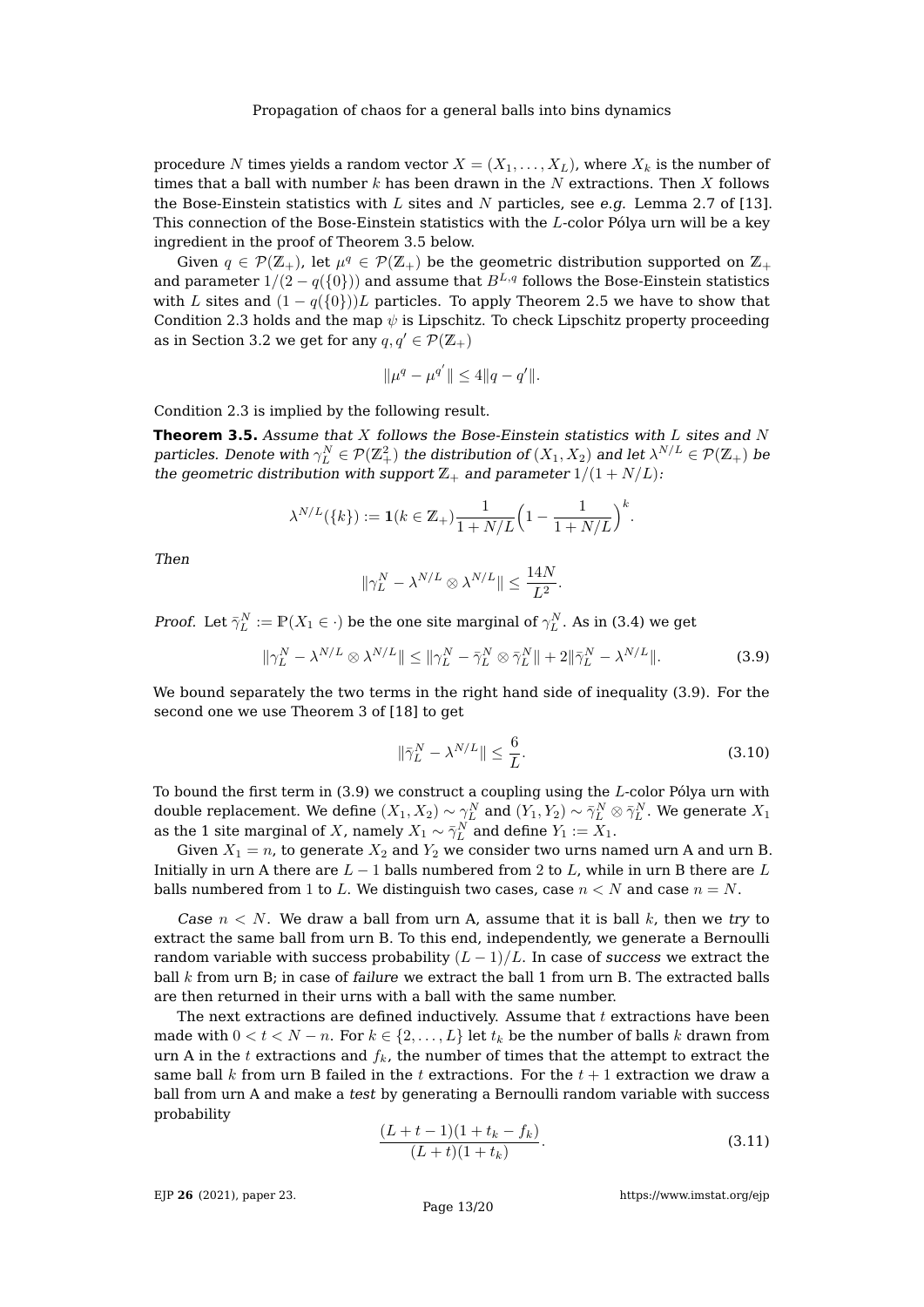In case of success we extract a ball  $k$  from urn B; in case of failure we extract a ball 1 from urn B. We then use double replacement.

We iterate the preceding rule until  $t = N - n$ . Next we go on extracting a ball from urn B with double replacement for other n steps. Define  $X_2$  as the number of times that ball 2 has been drawn from urn A and  $Y_2$  as the total number of times that ball 2 has been drawn from urn B.

Case  $n = N$ . We define  $X_2 = 0$ . To define  $Y_2$  we draw a ball from urn B with double replacement. Define  $Y_2$  as the number of times that ball 2 has been drawn from urn B.

We claim that in both cases  $(X_1,X_2)\sim \gamma_L^N$  and  $(Y_1,Y_2)\sim \bar\gamma_L^N\otimes \bar\gamma_L^N.$  The first claim is a Bose-Einstein statistics property: for any  $n, m \in \mathbb{Z}_+$  such that  $n + m \leq N$ 

$$
\mathbb{P}(X_1 = n, X_2 = m) = \mathbb{P}(X_2 = m | X_1 = n) \mathbb{P}(X_1 = n)
$$
  
=  $\bar{\gamma}_L^N(\{n\}) \bar{\gamma}_{L-1}^{N-n}(\{m\}) = \gamma_L^N(\{n\} \times \{m\}),$  (3.12)

<span id="page-13-1"></span>where  $\gamma_{L-1}^0 := \delta_0$ .

To prove that  $(Y_1,Y_2) \sim \bar{\gamma}_L^N \otimes \bar{\gamma}_L^N$  note that for any  $n,m \in \{0,\ldots,N\}$ 

$$
\mathbb{P}(Y_1 = n, Y_2 = m) = \mathbb{P}(Y_2 = m | X_1 = n) \mathbb{P}(X_1 = n),
$$

so the result follows if we can show that

<span id="page-13-0"></span>
$$
\mathbb{P}(Y_2 \in \cdot | X_1 = n) = \bar{\gamma}_L^N, \qquad n \in \{0, \dots, N\}.
$$
 (3.13)

To prove [\(3.13\)](#page-13-0) we will show that  $Y_2$ , conditionally to  $X_1 = n$ , is the number of balls 2 extracted in N draws from an L-color Pólya urn. Then, by Lemma 2.7 of [\[13\]](#page-19-7), after N extractions the number of times that ball 2 has been extracted has  $\bar{\gamma}^N_L$  distribution. Let  $T_k(t)$ ,  $k \in \{1, \ldots, L\}$ , be the number of balls k drawn from an L-color Pólya urn in t steps. Then  $T(t) := (T_1(t), \ldots, T_L(t))$  is a homogeneous time Markov chain, see for example [\[13\]](#page-19-7) §2.4, called Pólya urn process.

If  $n = N$  [\(3.13\)](#page-13-0) holds because by construction B is a Pólya urn.

Assume that  $n < N$ . To show that B is a Pólya urn we must verify that balls are uniformly drawn from B at each draw.

To compute the probability to extract a ball k from B we observe that if  $k \in \{2, \ldots, L\}$ ,  $k$  is extracted from B if and only if it is extracted from A and the test is a success, while ball 1 is extracted from B if and only if the test fails. So at the first extraction, ball  $k$ ,  $k \in \{2, \ldots, L\}$  is chosen from urn B with probability

$$
\frac{1}{L-1}\frac{L-1}{L} = \frac{1}{L}.
$$

Ball 1 is chosen with probability  $1/L$ .

Assume that t extractions have been made with  $0 < t < N - n$ . Recall that  $t_k$  and  $f_k, k \in \{2, \ldots, L\}$ , denote the number of balls k drawn from urn A and the number of times that the attempt to extract the same ball  $k$  from urn B failed respectively in the  $t$ extractions. Then urn A has  $t_k + 1$  balls k while urn B has  $1 + f_2 + \cdots + f_L$  balls 1 and  $1 + t_k - f_k$  balls  $k, t_2 + \cdots + t_L = t$ .

Thus at the  $t + 1$  extraction, ball k with  $k \in \{2, ..., L\}$  is chosen from urn B with probability

$$
\frac{t_k+1}{L-1+t} \frac{(L+t-1)(1+t_k-f_k)}{(L+t)(1+t_k)} = \frac{1+t_k-f_k}{L+t}
$$

while ball 1 is chosen with probability

$$
1 - \sum_{k=1}^{L} \frac{1 + t_k - f_k}{L + t} = \frac{1 + f_2 + \dots + f_L}{L + t}.
$$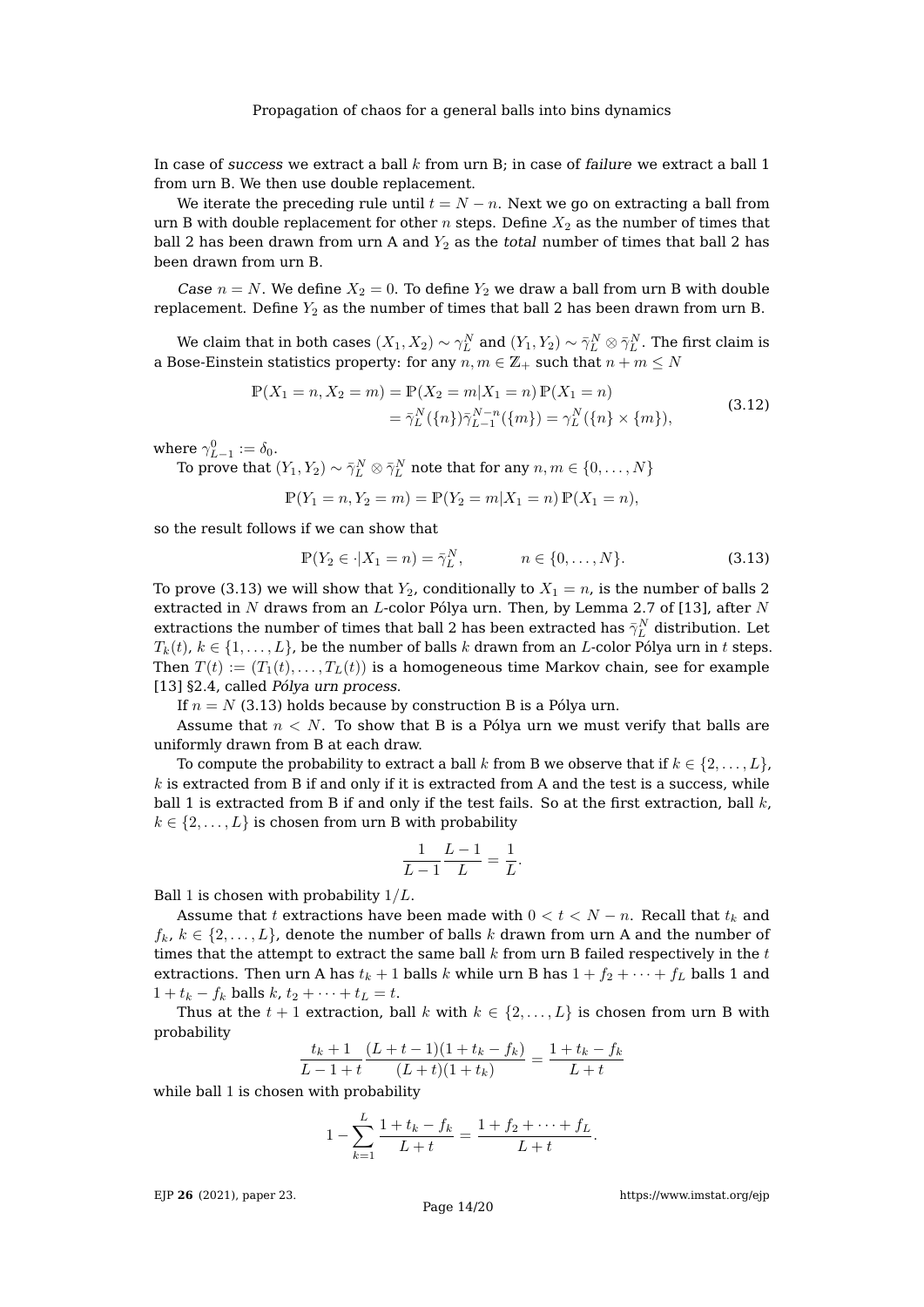In any case the balls are chosen uniformly. We iterate the preceding rule until  $t = N - n$ . At this time the urn B is an L-color Pólya urn process after  $N - n$  steps. Next we go on extracting a ball from urn B with double replacement for other  $n$  steps. So, after  $N$ extraction, B is an L-color Pólya urn process after  $N$  steps and  $Y_2$  is the number of times ball 2 has been extracted in  $N$  draws, i.e. [\(3.13\)](#page-13-0) holds.

We observe that, as in  $(3.6)$ ,

$$
\|\gamma_L^N - \bar{\gamma}_L^N \otimes \bar{\gamma}_L^N\| = \mathbb{P}(X_2 \neq Y_2).
$$

Define the event D as "a ball 2 has been drawn from urn A in the first  $N - X_1$  extractions and the associated test failed" and the event  $E$  as "a ball 2 has been drawn from urn B in the last  $X_1$  extractions". Then

<span id="page-14-0"></span>
$$
\mathbb{P}(X_2 \neq Y_2) \leq \mathbb{P}(D \cup E) \leq \sum_{n=0}^{N} \mathbb{P}(D|X_1 = n) \mathbb{P}(X_1 = n) + \sum_{n=0}^{N} \mathbb{P}(E|X_1 = n) \mathbb{P}(X_1 = n).
$$
\n(3.14)

If  $n = N$  the first term in [\(3.14\)](#page-14-0) is zero. If  $n < N$  we write

<span id="page-14-2"></span>
$$
\mathbb{P}(D|X_1 = n) = \sum_{j=1}^{N-n} \mathbb{P}(D|X_1 = n, X_2 = j) \mathbb{P}(X_2 = j | X_1 = n).
$$
 (3.15)

Observe that by [\(3.12\)](#page-13-1)

<span id="page-14-1"></span>
$$
\mathbb{P}(X_2 = j | X_1 = n) = \bar{\gamma}_{L-1}^{N-n}(\{j\}),\tag{3.16}
$$

and that if  $X_1 = n$  and  $X_2 = j$  the event  $D<sup>c</sup>$  occurs if and only if all the j tests associated to the extractions of a ball 2 are success. By [\(3.11\)](#page-12-2) the probability that the test at extraction t is a success, if all the preceding tests are successful (i.e.  $f_2 = 0$ ), is

$$
\frac{L+t-1}{L+t} \ge 1 - \frac{1}{L}.
$$

Thus

$$
\mathbb{P}(D|X_1 = n, X_2 = j) = 1 - \mathbb{P}(D^c|X_1 = n, X_2 = j) \le 1 - \left(1 - \frac{1}{L}\right)^j \le \frac{j}{L}.
$$
 (3.17)

By plugging this bound and equation [\(3.16\)](#page-14-1) into equation [\(3.15\)](#page-14-2) we get

$$
\mathbb{P}(D|X_1 = n) \le \frac{1}{L} \sum_{j=1}^{N-n} j \bar{\gamma}_{L-1}^{N-n}(\{j\}) = \frac{N-n}{L(L-1)}.
$$

Thus

<span id="page-14-3"></span>
$$
\sum_{n=0}^{N} \mathbb{P}(D|X_1 = n) \mathbb{P}(X_1 = n) \le \frac{N}{L(L-1)} - \frac{N}{L^2(L-1)} = \frac{N}{L^2}.
$$
 (3.18)

We consider the second term in [\(3.14\)](#page-14-0). If  $X_1 = n$ , B is an *L*-color Pólya urn from which  $N - n$  balls have been drawn. Because the L-color Pólya process is an homogeneous Markov chain, the number of times that a ball 2 will be draw in the last  $n$  extractions has distribution  $\bar{\gamma}_L^n$ . Thus

$$
\mathbb{P}(E|X_1 = n) = 1 - \bar{\gamma}_L^n(\{0\}) = 1 - \frac{\binom{n+L-2}{n}}{\binom{n+L-1}{n}} = \frac{n}{n+L-1} \le \frac{n}{L}.
$$

and

$$
\sum_{n=0}^{N} \mathbb{P}(E|X_1 = n) \mathbb{P}(X_1 = n) \le \frac{N}{L^2}.
$$

EJP **26** [\(2021\), paper 23.](https://doi.org/10.1214/21-EJP590)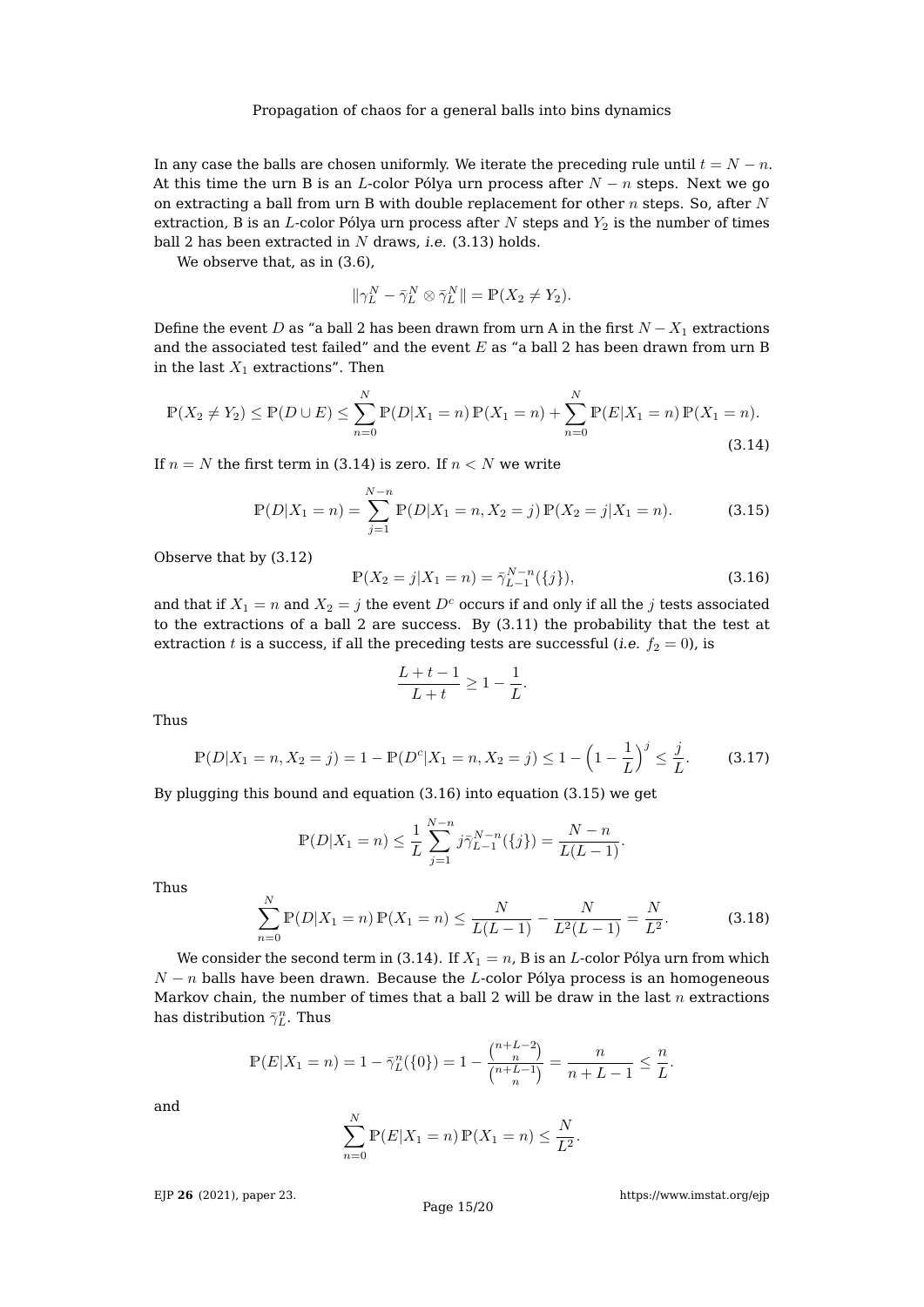By plugging this bound and the bound [\(3.18\)](#page-14-3) into equation [\(3.14\)](#page-14-0) we get

$$
\|\gamma_L^N - \bar{\gamma}_L^N \otimes \bar{\gamma}_L^N\| \le \mathbb{P}(X_2 \neq Y_2) \le \frac{2N}{L^2}.
$$

The above estimate, together with [\(3.10\)](#page-12-3) concludes the proof.

## **4 Equilibrium properties of the nonlinear process**

In this section we study the long time behavior of the  $\psi$ -nonlinear process, corresponding to the GRBB process. We will introduce some technical hypothesis on the nonlinear process which are satisfied in all the examples of Section [3.](#page-7-0)

We need some additional notation. Given  $\mu \in \mathcal{P}(\mathbb{Z}_+)$  we denote with  $m_{\mu}$  the mean of  $\mu$ , with  $\sigma^2_{\mu}$  its variance and with  $\hat{\mu}$  its characteristic function.

The condition below is the analogue, for the nonlinear process, of equation [\(2.2\)](#page-2-1), which assures the conservation of particles for the GRBB process.

<span id="page-15-0"></span>**Condition 4.1.** Assume that  $\mathbb{E}(B^q) = 1 - q(\{0\})$  for any  $q \in \mathcal{P}(\mathbb{Z}_+)$  and that the map  $\psi \colon \mathcal{P}(\mathbb{Z}_+) \to \mathcal{P}(\mathbb{Z}_+)$  depends only on  $q(\{0\}).$ 

**Remark 4.2.** If Condition [2.3](#page-3-0) and equation [\(2.2\)](#page-2-1) hold, Condition [4.1](#page-15-0) is equivalent to uniform integrability of the family  $\{B_1^{L,q}\}_{L\in\mathbb{N}}$ . In fact Condition [2.3](#page-3-0) implies that  $B_1^{L,q} \Rightarrow B^q$  as  $L \to +\infty$  and by equation [\(2.2\)](#page-2-1):  $\mathbb{E}(B_1^{L,q}) = 1 - q(\{0\}).$ 

Particles conservation of the GRBB process gives conservation of the mean of the corresponding nonlinear process as explained in the following lemma.

<span id="page-15-4"></span>**Lemma 4.3.** Assume Condition [4.1](#page-15-0) and  $\mathbb{E}(\eta(0)) = r \in [0, +\infty]$ . Then  $\mathbb{E}(\eta(t)) = r$ ,  $\forall t \geq 0$ .

*Proof.* The proof is obtained by induction. Assume first that  $\mathbb{E}(\eta(t)) = r < +\infty$ . By equation [\(2.3\)](#page-2-2):

$$
\mathbb{E}(\eta(t+1)|\eta(t)) = \eta(t) - \mathbf{1}(\eta(t) > 0) + \mathbb{P}(\eta(t) > 0)
$$

Then

$$
\mathbb{E}(\eta(t+1)) = \mathbb{E}[\mathbb{E}(\eta(t+1)|\eta(t))] = r.
$$

When  $r = +\infty$ , again for equation [\(2.3\)](#page-2-2), we have that  $\eta(t + 1)$  is obtained by adding a finite mean random variable to an infinite mean one.  $\Box$ 

To study the long time behavior of the  $\psi$ -nonlinear process we introduce the following discrete time queue process.

**Definition 4.4.** Let  $\mu \in \mathcal{P}(\mathbb{Z}_+)$ . The  $G_{\mu}/D/1$  queue  $(\zeta(t))_{t>0}$  is the Markov chain with values in  $\mathbb{Z}_+$  defined as follows. Assume that, for some  $t \geq 0$ ,  $\zeta(t) = \zeta \in \mathbb{Z}_+$  then

<span id="page-15-1"></span>
$$
\zeta(t+1) = \zeta - \mathbf{1}(\zeta > 0) + B. \tag{4.1}
$$

B is a random variable with distribution  $\mu$ . It is independent from everything and independently generated at each time step t.

The long time behavior of the  $G_{\mu}/D/1$  queue and its invariant probability measure are described in the theorem below.

<span id="page-15-5"></span>**Theorem 4.5.** The G<sub>u</sub>/D/1 queue with  $m_u < 1$  is an aperiodic irreducible positive persistent Markov chain. Its invariant probability measure  $\pi_{\mu}$  has characteristic function

<span id="page-15-2"></span>
$$
\hat{\pi}_{\mu}(x) = \frac{(1 - m_{\mu})\hat{\mu}(x)(e^{ix} - 1)}{e^{ix} - \hat{\mu}(x)}, \qquad x \in \mathbb{R},
$$
\n(4.2)

and

<span id="page-15-3"></span>
$$
m_{\pi_{\mu}} = \frac{\sigma_{\mu}^2 + m_{\mu}(1 - m_{\mu})}{2(1 - m_{\mu})}.
$$
\n(4.3)

EJP **26** [\(2021\), paper 23.](https://doi.org/10.1214/21-EJP590)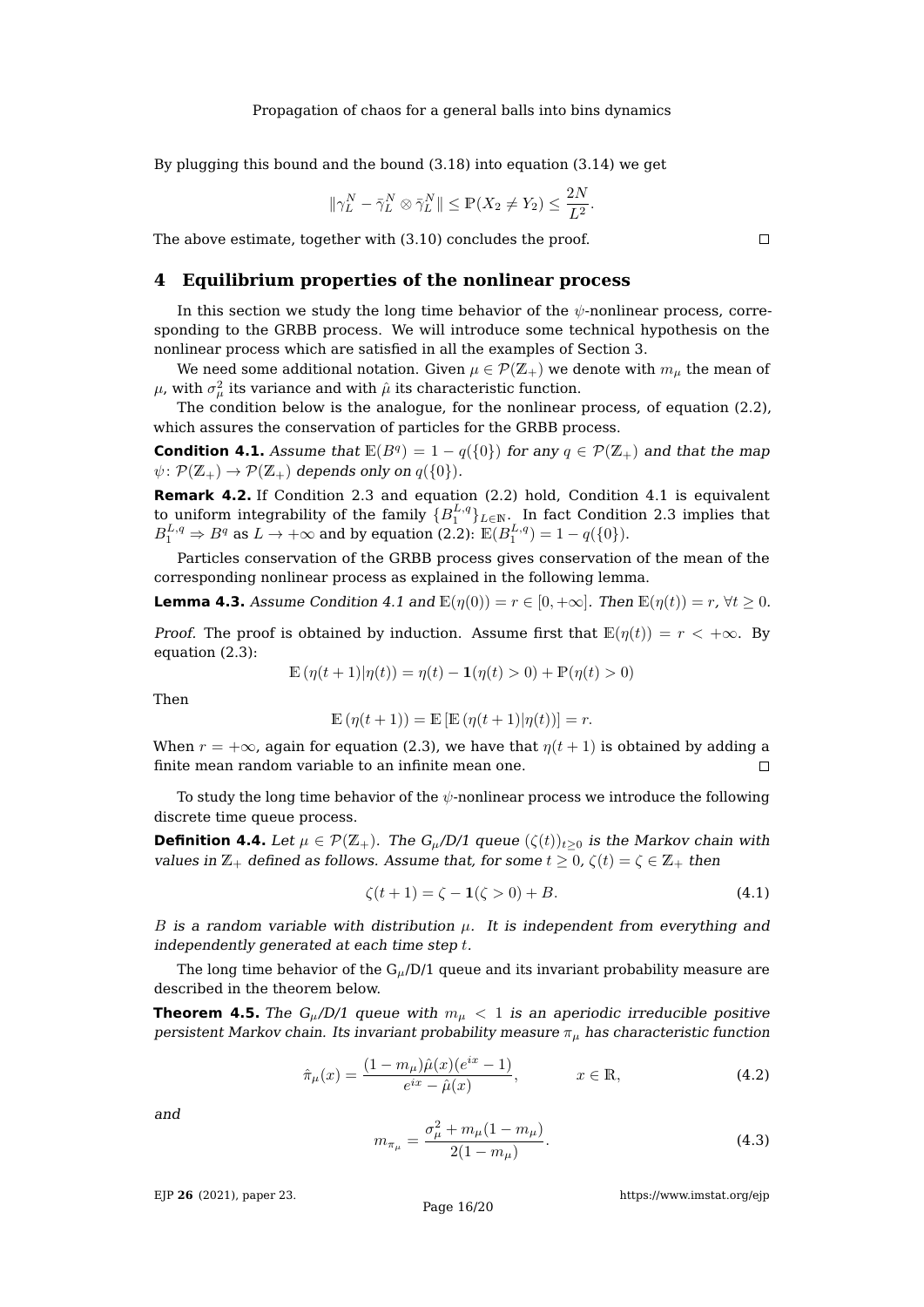*Proof.* By Markov inequality  $1 - \mu({0}) \le m_\mu < 1$  so that  $\mu({0}) > 0$  and the chain is aperiodic. The irreducibility and positive persistence follow directly by the dynamics of the  $G_{\mu}/D/1$  queue. Let  $\pi_{\mu}$  be the invariant probability measure of the  $G_{\mu}/D/1$  queue  $(\zeta(t))_{t>0}$ , then by invariance and [\(4.1\)](#page-15-1)

$$
\hat{\pi}_{\mu}(x) = \sum_{\zeta} \pi_{\mu}(\{\zeta\}) e^{ix\zeta} = \sum_{\zeta} \pi_{\mu}(\{\zeta\}) \mathbb{E}_{\zeta} \left[ e^{ix(\zeta(1))} \right] = \hat{\mu}(x) \sum_{\zeta} \pi_{\mu}(\{\zeta\}) e^{ix(\zeta - 1(\zeta > 0))}
$$

$$
= \hat{\mu}(x) \left[ \pi_{\mu}(\{0\}) (1 - e^{-ix}) + \hat{\pi}_{\mu}(x) e^{-ix} \right].
$$

Thus

$$
\hat{\pi}_{\mu}(x) = \frac{e^{ix} - 1}{e^{ix} - \hat{\mu}(x)} \pi_{\mu}(\{0\})\hat{\mu}(x).
$$

Taking the limit for  $x \to 0$  in the above equation we get

$$
1 = \hat{\pi}_{\mu}(0) = \frac{\pi_{\mu}(\{0\})}{1 - m_{\mu}},
$$

so that  $\pi_{\mu}$  has characteristic function given by [\(4.2\)](#page-15-2). Equation [\(4.3\)](#page-15-3) follows from (4.2) by computing  $\hat{\pi}_{\mu}'(0)$ .  $\Box$ 

The next lemma links the  $\psi$ -nonlinear process starting from  $\pi_{\mu}$  with the G<sub>u</sub>/D/1 queue. **Lemma 4.6.** Given  $\mu \in \mathcal{P}(\mathbb{Z}_+)$  with  $m_{\mu} < 1$  consider a  $\psi$ -nonlinear process starting from  $\pi_{\mu}$ . If  $\psi(\pi_{\mu}) = \mu$  then the  $\psi$ -nonlinear process is the  $G_{\mu}/D/1$  queue.

*Proof.* Assume that  $\eta(t) \sim \pi_\mu$  for a  $t \geq 0$ . Then [\(2.3\)](#page-2-2), as  $q = \pi_\mu$ , holds with  $B^q \sim \mu$ . Thus equation [\(2.3\)](#page-2-2) defines the one step evolution of the  $G_{\mu}/D/1$  queue with arrival distribution  $\mu$  and  $\eta(t+1) \sim \pi_{\mu}$ .  $\Box$ 

Below we state a lemma which assures a uniform bound on exponential moments of the  $G_{\mu}/D/1$  queue and will be used in the proof of Theorem [4.9.](#page-17-0)

<span id="page-16-1"></span>**Lemma 4.7.** Let  $(\zeta(t))_{t>0}$  be the  $G_{\mu}/D/1$  queue with  $m_{\mu} < 1$ . Then there exist a positive constant  $\lambda_{\mu}$ , such that for any  $\lambda \in [0, \lambda_{\mu}]$  there is a positive constant C, depending only on  $\lambda$  and  $\mu$  such that

$$
\mathbb{E}_{\zeta}(e^{\lambda \zeta(t)}) \leq Ce^{\lambda \zeta},
$$

for any  $\zeta \in \mathbb{Z}_+$ .

*Proof.* As  $m_{\mu} < 1$ , we can find  $\lambda_{\mu}$  such that  $e^{-\lambda}\hat{\mu}(-i\lambda) \in (0,1)$  for any  $\lambda \in (0, \lambda_{\mu}]$ . For  $\lambda\in(0,\lambda_\mu]$  define  $f(\zeta):=e^{\lambda\zeta}$  and let  $P$  be the transition matrix of the Markov chain  $(\zeta(t))_{t\geq0}$ . Define  $\gamma:=1-e^{-\lambda}\hat{\mu}(-i\lambda)$  and  $C:=\hat{\mu}(-i\lambda)(1-e^{-\lambda})$ . Then

$$
Pf(\zeta) = \mathbb{E}_{\zeta}(e^{\lambda \zeta(1)}) = e^{\lambda(\zeta - 1(\zeta > 0))} \hat{\mu}(-i\lambda).
$$

Thus

$$
Pf(\zeta) - f(\zeta) = \begin{cases} \hat{\mu}(-i\lambda) - 1 & \text{if } \zeta = 0, \\ e^{\lambda \zeta} (e^{-\lambda} \hat{\mu}(-i\lambda) - 1) & \text{if } \zeta > 0 \end{cases}
$$

and

<span id="page-16-0"></span>
$$
Pf(\zeta) - f(\zeta) \le -\gamma f(\zeta) + C. \tag{4.4}
$$

Iterating [\(4.4\)](#page-16-0) we obtain

$$
P^{t}f(\zeta) \le (1 - \gamma)^{t}f(\zeta) + \frac{C}{\gamma} \qquad t \ge 0,
$$

and

$$
\mathbb{E}_{\zeta}(e^{\lambda \zeta(t)}) \leq Ce^{\lambda \zeta}.
$$

The case  $\lambda = 0$  is trivial.

EJP **26** [\(2021\), paper 23.](https://doi.org/10.1214/21-EJP590)

Page 17[/20](#page-19-0)

[https://www.imstat.org/ejp](https://imstat.org/journals-and-publications/electronic-journal-of-probability/)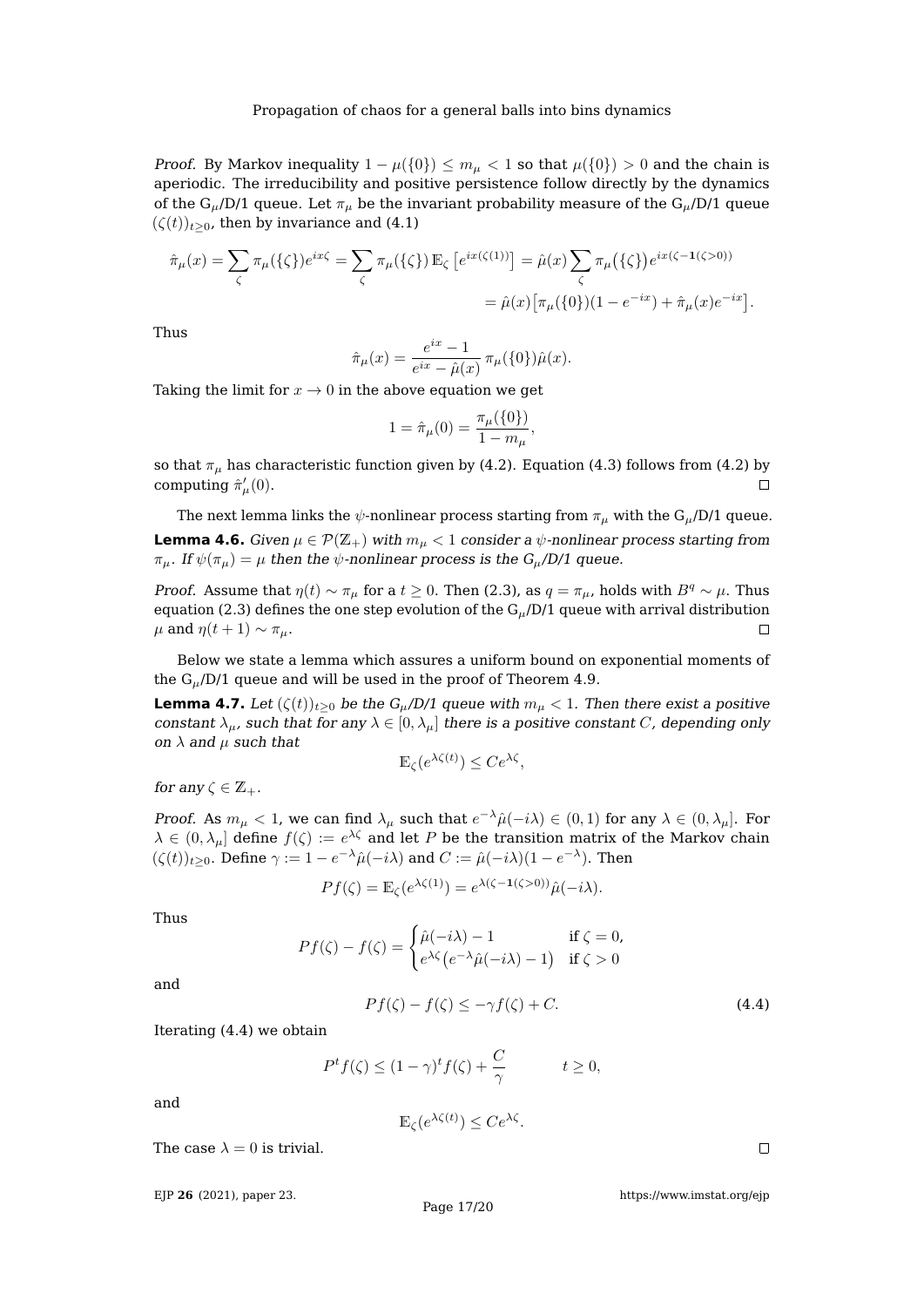The next technical condition is a thinning condition of the family  $\{\mu^q\}_{q\in\mathcal{P}(\mathbb{Z}_+)}.$  It holds for any of the applications of Section [3,](#page-7-0) see Remark [4.10](#page-17-1) below.

<span id="page-17-2"></span>**Condition 4.8.** For any  $q \in \mathcal{P}(\mathbb{Z}_+)$  let  $\mu^q$  be the distribution of  $B^q$  and  $X_1, X_2, \ldots$  be independent Bernoulli random variables, independent from  $B^q.$  Then  $\sum_{k=1}^{B^q} X_k$ , where  $\sum_1^0 := 0$ , has distribution  $\mu^{q'}$  for some  $q' \in \mathcal{P}(\mathbb{Z}_+).$ 

Condition [4.8](#page-17-2) is used in the next theorem to prove that the nonlinear process weakly converges to a unique stationary distribution.

<span id="page-17-0"></span>**Theorem 4.9.** Assume that  $\mathbb{E}(\eta(0)) = r \in [0,1)$ ,  $\mathbb{E}(e^{\lambda \eta(0)}) < +\infty$  for some  $\lambda > 0$ , Conditions [4.1](#page-15-0) and [4.8](#page-17-2) hold and that there exists a unique  $\bar{\pi} \in {\{\pi_{\mu^q}\}}_{q \in \mathcal{P}(\mathbb{Z}_+)}$  such that  $m_{\bar{\pi}} = r$ . Then  $\eta(t) \Rightarrow \bar{\pi}$  as  $t \to +\infty$ .

<span id="page-17-1"></span>**Remark 4.10.** We briefly discuss the hypothesis and the consequences of the above theorem. The uniqueness assumption on  $\bar{\pi} \in {\pi_{\mu q}}_{q \in \mathcal{P}(\mathbb{Z}_+)}$  with mean r is used to identify the weak limit in the statement of the theorem. In the context of conservative particles systems the finite volume ergodic measures are usually parametrized by the mean occupation number. Thus it is rather natural to expect that the same holds for the infinite volume limit.

For the applications of Section [3](#page-7-0) the Condition [4.8](#page-17-2) can be verified by computing and recognizing the characteristic function of the random sum  $\sum_{k=1}^{B^q} X_k$  while the uniqueness assumption on  $\bar{\pi}$  can be verified using [\(4.3\)](#page-15-3) and Condition [4.1.](#page-15-0) We omit these computations for brevity. However, as  $\bar{\pi}$  is the only measure with mean r which has characteristic function given by  $(4.2)$ , it is possible to recover its expression by using equations [\(4.2\)](#page-15-2), [\(4.3\)](#page-15-3) and inverting the characteristic function. For the Fermi-Dirac case we obtain a Bernoulli measure, for the Maxwell-Boltzmann case the stationary measure of the M/D/1 queue (see Example 6.4 of [\[15\]](#page-19-10)) while for the Bose-Einstein case the geometric distribution supported on  $\mathbb{Z}_+$ .

Proof of Theorem [4.9.](#page-17-0) We first observe that by Lemma [4.3](#page-15-4) we have  $\mathbb{E}(\eta(t)) = r$  for any  $t \geq 0$  and this, via Markov inequality, implies the tightness of the sequence of distributions of  $(\eta(t))_{t\geq0}$ . Furthermore, denoting with  $q(t)$  the distribution of  $\eta(t)$ , by equation [\(2.3\)](#page-2-2) we have, for any  $x \in \mathbb{R}$ ,

$$
\mathbb{E}\left(e^{ix\eta(t+1)}\right) = \mathbb{E}\left[\mathbb{E}\left(e^{ix\eta(t+1)}|\eta(t)\right)\right] = \mathbb{E}\left[e^{ix(\eta(t)-1(\eta(t)>0))}\mathbb{E}\left(e^{ixB^{q(t)}}|\eta(t)\right)\right]
$$

$$
= \hat{\mu}^{q(t)}(x)\mathbb{E}\left(e^{ix(\eta(t)-1(\eta(t)>0))}\right).
$$

By tightness we can choose a subsequence  $(\eta(\bar{t}))_{\bar{t}>0}$  of  $(\eta(t))_{t>0}$  with weak limit point  $\bar{\eta}$ . Taking the limit, for  $\bar{t}\to +\infty$ , in the previous equation we get:

<span id="page-17-3"></span>
$$
\mathbb{E}\left(e^{ix\bar{\eta}}\right) = \hat{\mu}^{\bar{q}}(x) \mathbb{E}\left(e^{ix(\bar{\eta}-\mathbf{1}(\bar{\eta}>0))}\right),\tag{4.5}
$$

where  $\bar{q}$  is the distribution of  $\bar{\eta}$ . Observe that

$$
\mathbb{E}\left(e^{ix(\bar{\eta}-1(\bar{\eta}>0))}\right) = \mathbb{E}\left(e^{ix\bar{\eta}}, \bar{\eta}=0\right) + e^{-ix}\mathbb{E}\left(e^{ix\bar{\eta}}, \bar{\eta}>0\right)
$$

$$
= \bar{q}(0) + e^{-ix}\left[\mathbb{E}\left(e^{ix\bar{\eta}}\right) - \bar{q}(0)\right].
$$

Plugging this expression in the right hand side of equation [\(4.5\)](#page-17-3) and solving it we get

$$
\mathbb{E}\left(e^{ix\bar{\eta}}\right) = \frac{\bar{q}(0)(e^{ix} - 1)\hat{\mu}^{\bar{q}}(x)}{e^{ix} - \hat{\mu}^{\bar{q}}(x)}.
$$

Taking the limit for  $x \to 0$  in the above equation we obtain that  $\bar{q}(0) = 1 - m_{\mu\bar{q}}$ . Thus, by Theorem [4.5,](#page-15-5) the limit points of the distributions of  $(\eta(t))_{t\geq0}$  belong to  $\{\pi_{\mu^q}\}_{q\in\mathcal{P}(\Z_+)}.$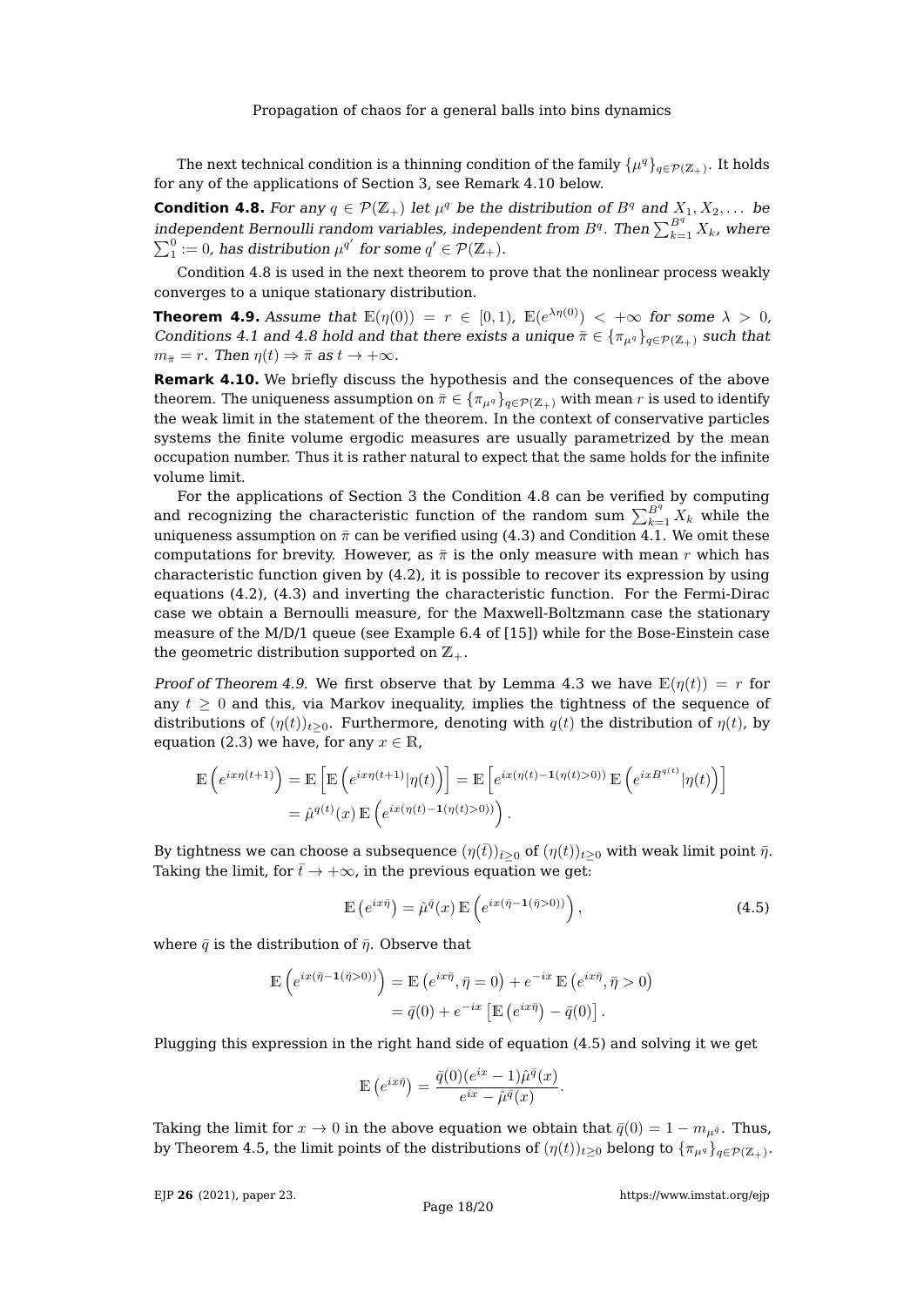As, by hypothesis, there is only one element in  $\{\pi_{\mu q}\}_{q \in \mathcal{P}(\mathbb{Z}_+)}$  with mean r, to prove the uniqueness of the limit it is enough to show that

$$
\mathbb{E}(\bar{\eta}) = \lim_{\bar{t} \to +\infty} \mathbb{E}(\eta(\bar{t})) = r,\tag{4.6}
$$

by proving uniform integrability of the sequence  $(\eta(t))_{t\geq0}$  (see for example Theorem 25.11 of [\[3\]](#page-18-7)). In fact the nonlinear process  $(\eta(t))_{t>0}$  can be coupled with a  $G_{\mu\alpha\beta}$  /D/1 queue  $(\zeta(t))_{t>0}$  with  $q_r({0}) = 1 - r$ , so that  $\mathbb{P}(\eta(t) \leq \zeta(t)) = 1$  for any  $t \geq 0$ , and uniform integrability of  $(\eta(t))_{t>0}$  will follow by uniform integrability of  $(\zeta(t))_{t>0}$ . Observe that

$$
\mathbb{P}(\eta(t) > 0) \le \mathbb{E}(\eta(t)) = r.
$$

Take a sequence of *i.i.d.*  $\{B^{q_r}_t\}_{t\geq 0}$ , distributed accordingly with  $\mu^{q_r}$  and for any  $t>0$ take and a sequence of *i.i.d.* Bernoulli random variables  $Y_{1t}, Y_{2t}, \ldots$  with parameter  $P(\eta(t) > 0)/r$  such that sequences with different t are independent and independent from each  $B_t^{q_r}$ . Now define

$$
B_t := \sum_{k=1}^{B_t^{q_r}} Y_{k\,t}.
$$

Then  ${B_t}_{t>0}$  are independent random variables and by Condition [4.8](#page-17-2) have distribution belonging to  $\{\mu^q\}_{q\in{\cal P}({\Bbb Z}_+)}.$  By Condition [4.1](#page-15-0) and Condition [4.8](#page-17-2)  $B_t$   $\sim$   $\mu^{q(t)}$  because  $\mathbb{E}(B_t) = \mathbb{P}(\eta(t) > 0)$ . This implies  $B_t \leq B_t^{q_r}$  a.s. for any  $t \geq 0$ . If  $\zeta(0) = \eta(0)$  and we define

$$
\eta(t+1) := \eta(t) - \mathbf{1}(\eta(t) > 0) + B_t
$$
  

$$
\zeta(t+1) := \zeta(t) - \mathbf{1}(\zeta(t) > 0) + B_t^{q_r}
$$

we thus have  $\eta(t) \leq \zeta(t)$  a.s. for any  $t > 0$ . To obtain uniform integrability of the nonlinear process observe that by Lemma [4.7,](#page-16-1) taking  $\lambda > 0$  small enough,

$$
\mathbb{E}(e^{\lambda \eta(t)}) \le \sum_{\eta} \mathbb{P}(\eta(0) = \eta) \mathbb{E}_{\eta}(e^{\lambda \zeta(t)}) \le C_r \mathbb{E}(e^{\lambda \eta(0)}) < +\infty.
$$

#### <span id="page-18-2"></span>**References**

- [1] L. Andreis, P. Dai Pra, M. Fischer: McKean-Vlasov limit for interacting systems with simultaneous jumps. Stoch. Anal. Appl. **36**, (2018), no. 6, 960–995. [MR-3925147](https://mathscinet.ams.org/mathscinet-getitem?mr=3925147)
- <span id="page-18-1"></span>[2] L. Becchetti, A. Clementi, E. Natale, F. Pasquale, G. Posta: Self-stabilizing repeated balls-intobins. Distrib. Comput. **32**, (2019), no. 1, 59–68. [MR-3901936](https://mathscinet.ams.org/mathscinet-getitem?mr=3901936)
- <span id="page-18-7"></span>[3] P. Billingsley: Probability and measure. Third edition. John Wiley & Sons, New York, 1995. [MR-1324786](https://mathscinet.ams.org/mathscinet-getitem?mr=1324786)
- <span id="page-18-5"></span>[4] N. Cancrini, F. Martinelli: Comparison of finite volume canonical and grand canonical Gibbs measures under a mixing condition. Markov Process. Related Fields **6**, (2000), no. 1, 23–72. [MR-1758982](https://mathscinet.ams.org/mathscinet-getitem?mr=1758982)
- <span id="page-18-3"></span>[5] N. Cancrini, G. Posta: Propagation of chaos for a balls into bins model. Electron. Commun. Probab. **24**, (2019), paper no. 1, 9 pp. [MR-3908646](https://mathscinet.ams.org/mathscinet-getitem?mr=3908646)
- <span id="page-18-6"></span>[6] N. Cancrini, G. Posta: Mixing time for the Repeated Balls into Bins dynamics. Electron. Commun. Probab. **25**, (2020), paper no. 60, 14 pp. [MR-4137945](https://mathscinet.ams.org/mathscinet-getitem?mr=4137945)
- <span id="page-18-0"></span>[7] A. De Masi, A. Galves, E. Löcherbach, A. Presutti: Hydrodynamical limit for a system of interacting neurons. J. Stat. Phys. **158**, (2015), 866–902. [MR-3311484](https://mathscinet.ams.org/mathscinet-getitem?mr=3311484)
- <span id="page-18-4"></span>[8] N. Fournier, E. Löcherbach: On a toy model of interacting neurons. Ann. Inst. Henri Poincaré Probab. Stat. **52**, (2016), no. 4, 1844–1876 [MR-3573298](https://mathscinet.ams.org/mathscinet-getitem?mr=3573298)